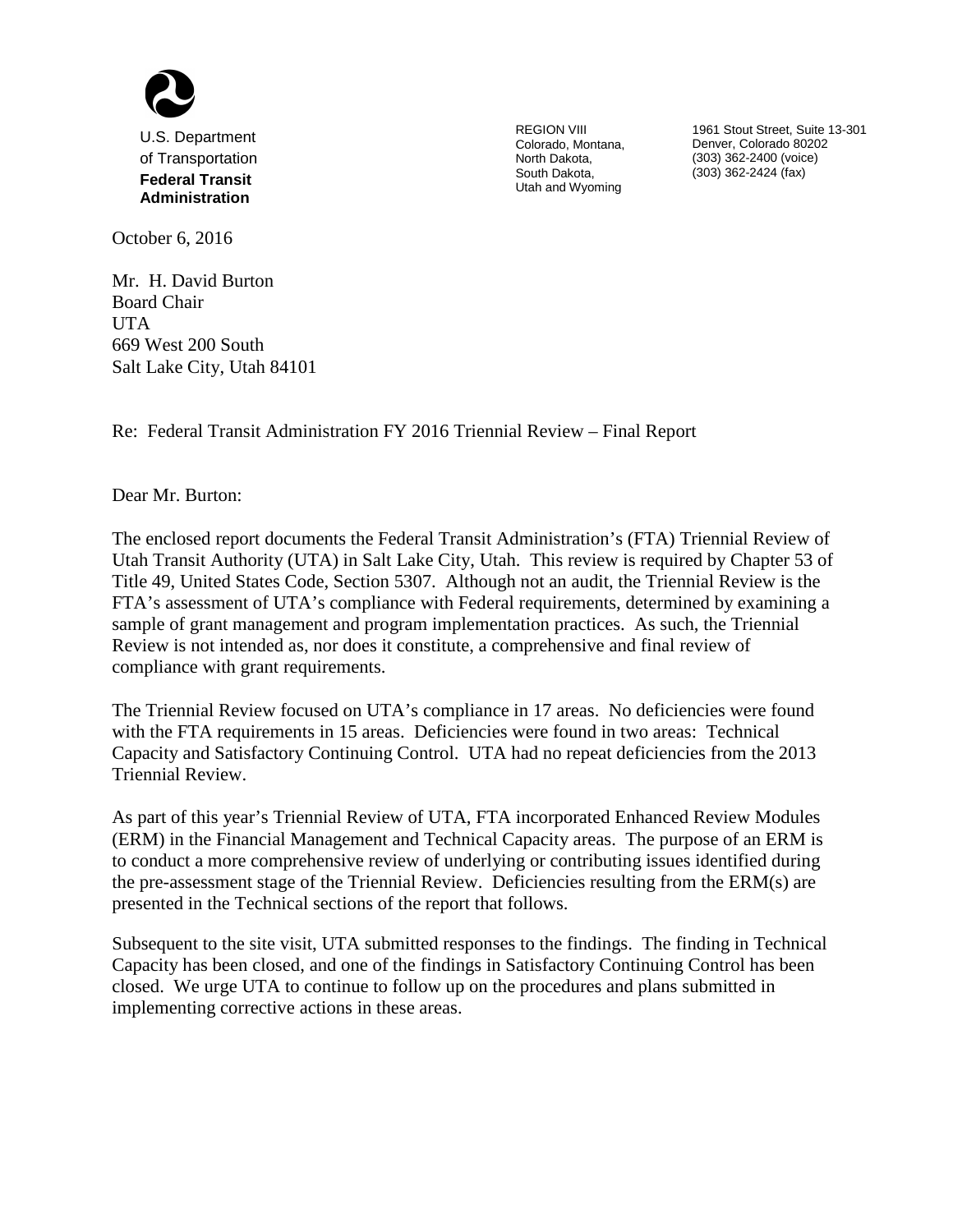Thank you for UTA's cooperation and assistance during this Triennial Review. If you need any technical assistance or have any questions, please do not hesitate to contact me or Melanie Choquette, FTA Program Manager at 303-362-2388 or melanie.choquette@dot.gov.

Sincerely,

DAVID L **BECKHOUSE** BECKHOUSE DAVID LAND LONG THE DAVID LAND LONG THE DAVID LAND LONG THE DAVID LONG THE DAVID LONG THE DAVID LONG THE DAVID LONG THE DAVID LONG THE DAVID LONG THE DAVID LONG THE DAVID LONG THE DAVID LONG THE DAVID Digitally signed by DAVID L BECKHOUSE DN: c=US, o=U.S. Government, ou=FTA FHWALakewoodCO, ou=DOT FHWALakewoodCO, cn=DAVID L

David L. Beckhouse Deputy Regional Administrator

cc: Jerry Benson, President/CEO, UTA Danyce Steck, Comptroller, Utah Transit Authority Donna Douville, Director, Operations and Program Management, FTA Region VIII Melanie Choquette, Transportation Program Specialist, FTA Region VIII Maxine Finkelstein, Interactive Elements, Inc.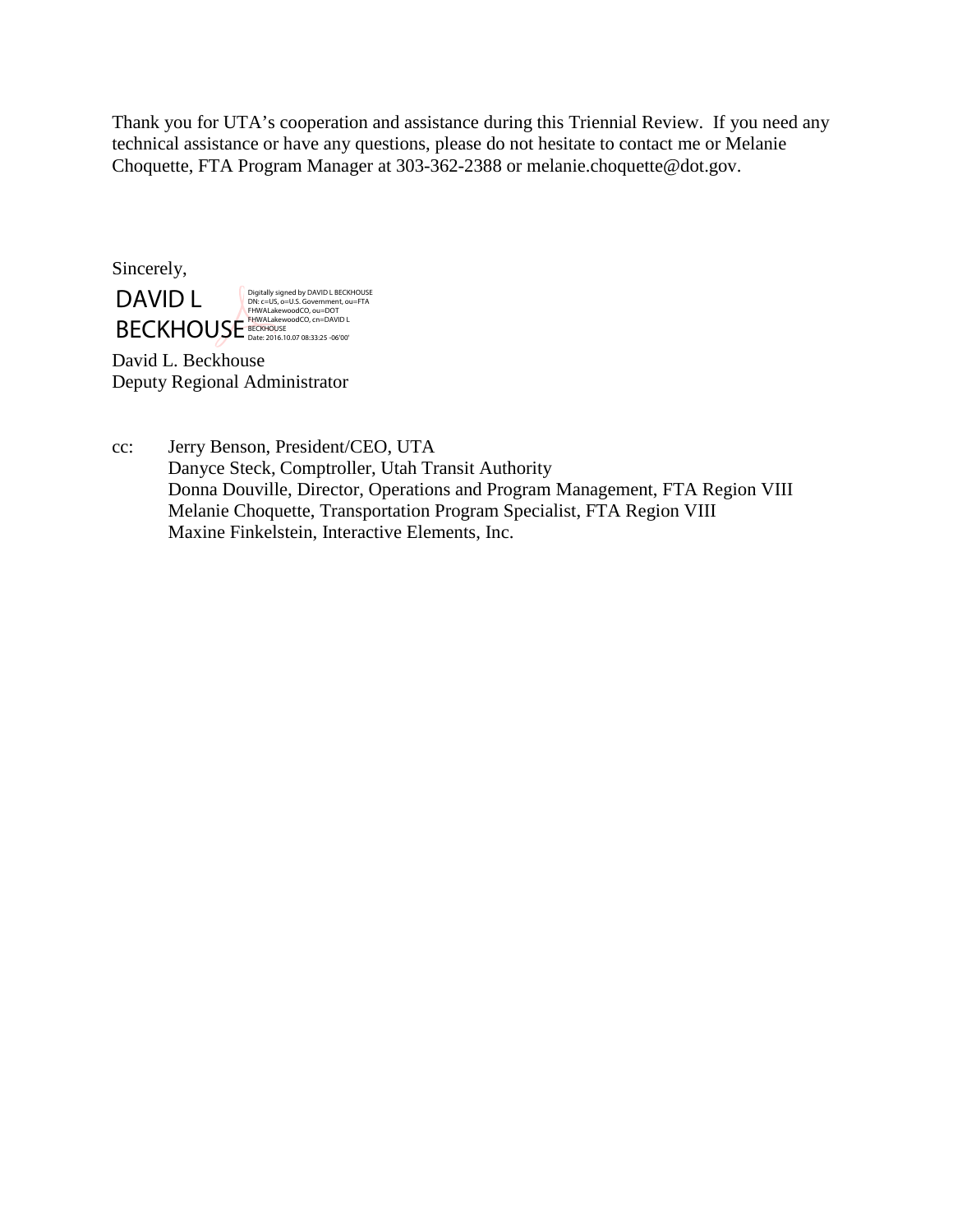#### **FINAL REPORT**

## **FY 2016 TRIENNIAL REVIEW**

**of the**

**Utah Transit Authority [UTA] Salt Lake City, Utah Recipient ID: 1167**

*Performed for:*

## **U.S. DEPARTMENT OF TRANSPORTATION FEDERAL TRANSIT ADMINISTRATION REGION 8**

*Prepared by:*

**Interactive Elements, Inc.**

**Scoping Meeting Date: January 25, 2016 Site Visit Dates: August 8-11, 2016 Draft Report Date: September 1, 2016 Final Report Date: October 6, 2016**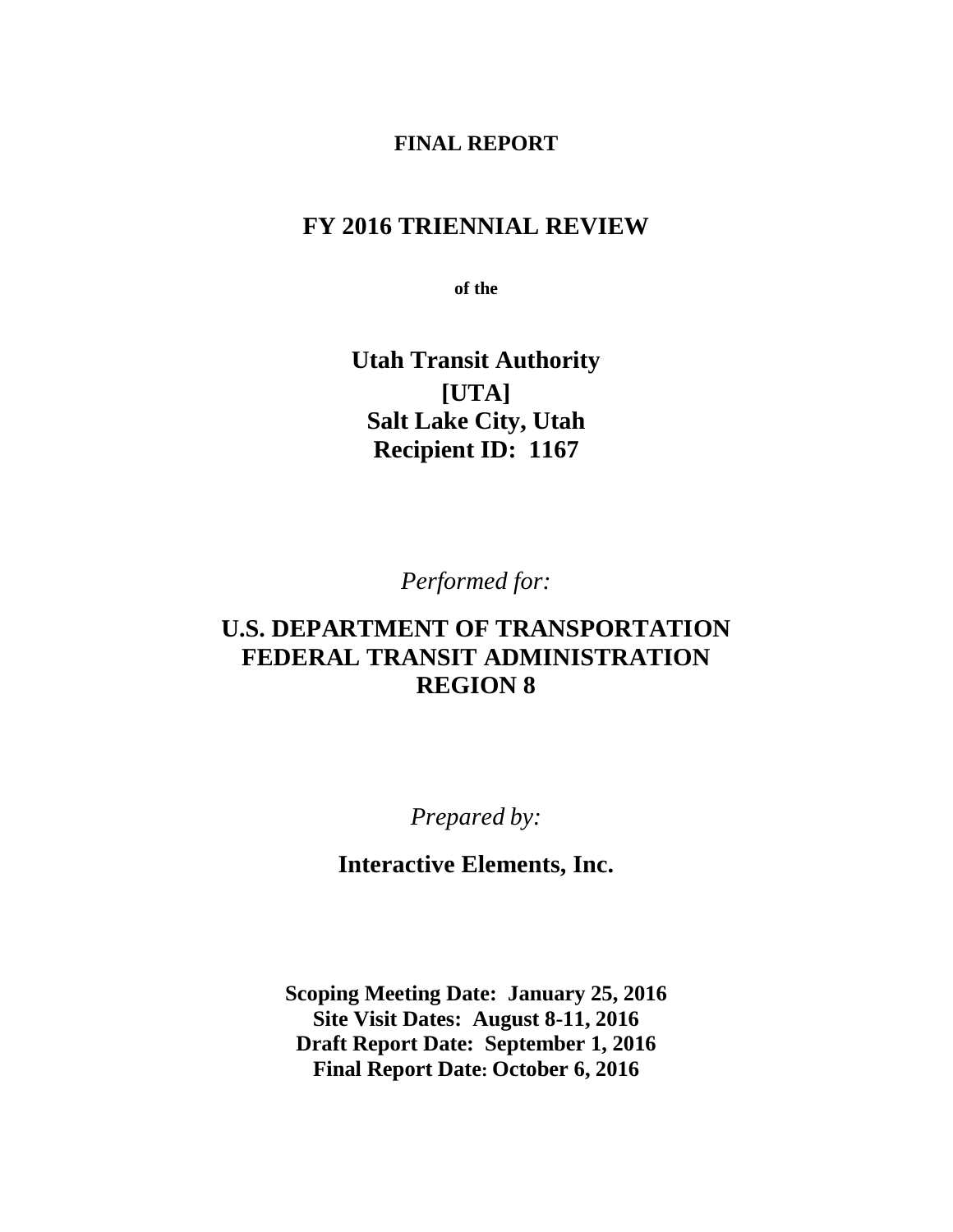# **Table of Contents**

| I.  |     |
|-----|-----|
| II. |     |
| 1.  |     |
| 2.  |     |
| 3.  |     |
|     |     |
| 1.  |     |
| 2.  |     |
| 3.  |     |
|     |     |
| 1.  |     |
| 2.  |     |
| 3.  |     |
| 4.  |     |
| 5.  |     |
| 6.  |     |
| 7.  |     |
| 8.  |     |
| 9.  |     |
| 10. |     |
| 11. |     |
|     | 12. |
| 13. |     |
| 14. |     |
| 15. |     |
| 16. |     |
|     | 17. |
| V.  |     |
| VI. |     |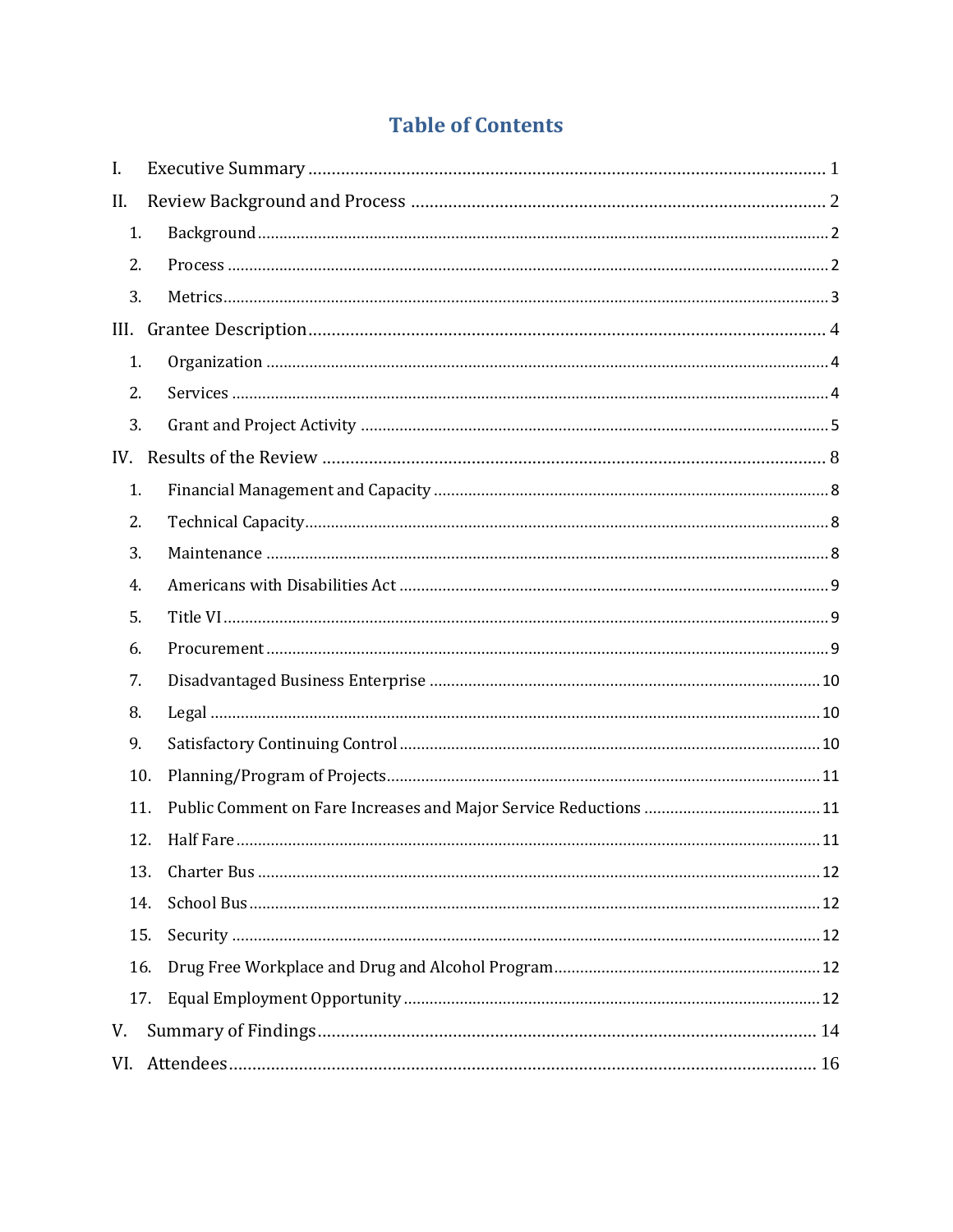## <span id="page-4-0"></span>**I. Executive Summary**

This report documents the Federal Transit Administration's (FTA) Triennial Review of Utah Transit Authority (UTA). The review was performed by Interactive Elements, Inc. During the site visit, administrative and statutory requirements were discussed and documents were reviewed. UTA's transit facilities were toured to provide an overview of activities related to FTA-funded projects.

The Triennial Review focused on UTA's compliance in 17 areas. As part of this year's Triennial Review of UTA, FTA incorporated two Enhanced Review Modules (ERM), in the Financial Management and Technical Capacity areas. The purpose of an ERM is to conduct a more comprehensive review of underlying or contributing issues identified during the pre-assessment stage of the Triennial Review. Deficiencies resulting from the ERM are presented in the Technical section of the table and this report.

| <b>Review Area</b>                        |      | <b>Deficiencies</b>                     |  |
|-------------------------------------------|------|-----------------------------------------|--|
|                                           | Code | <b>Description</b>                      |  |
| <b>Technical Capacity</b>                 | 365  | Inadequate grants management procedures |  |
|                                           | 58   | Inadequate equipment records            |  |
| <b>Satisfactory Continuing</b><br>Control | 161  | Excessive fixed-route bus spare ratio   |  |
|                                           | 196  | Rail fleet management plan out of date  |  |

Deficiencies were found in the areas listed below.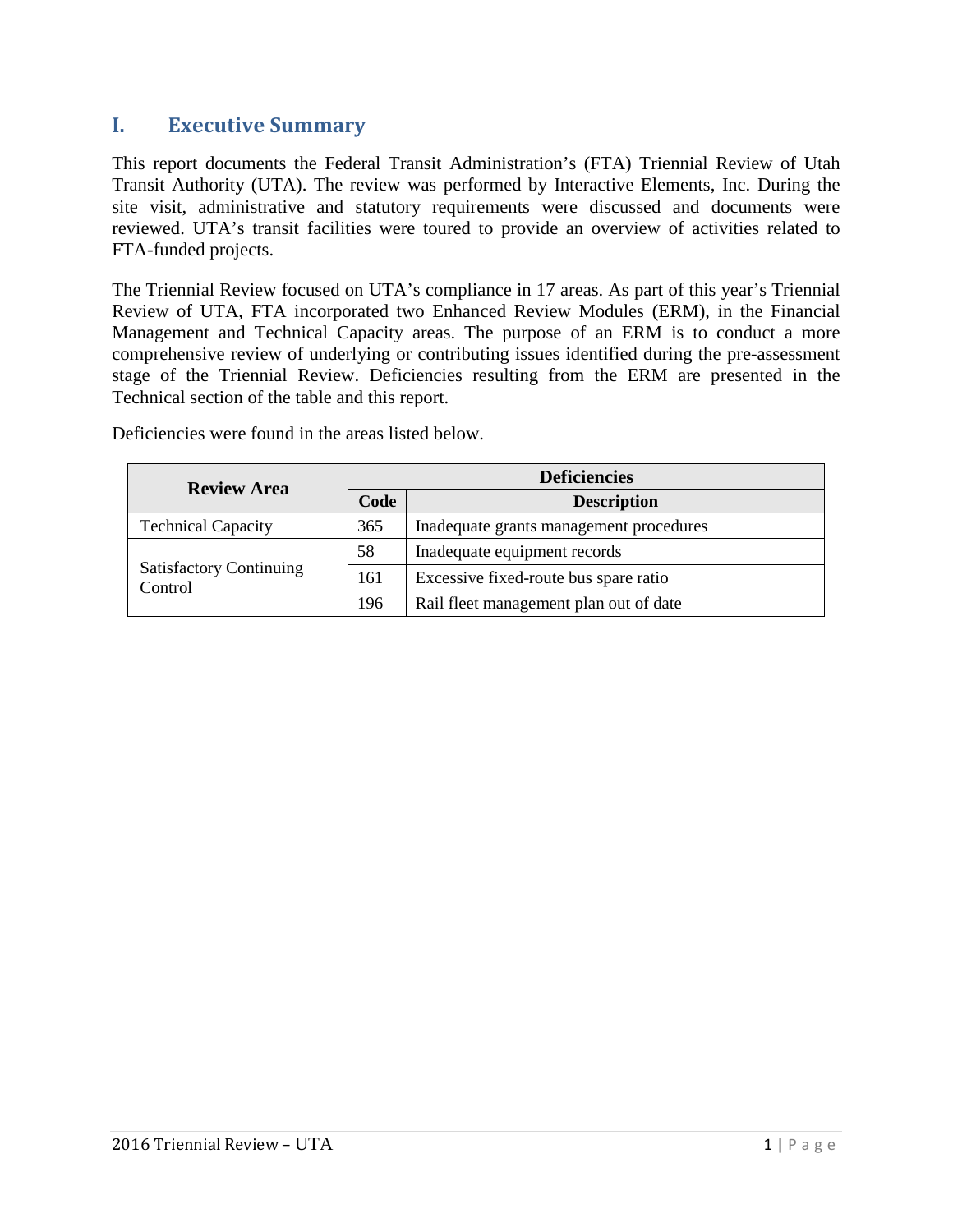## <span id="page-5-0"></span>**II. Review Background and Process**

#### <span id="page-5-1"></span>**1. Background**

The United States Code, Chapter 53 of Title 49 (49 US.C. 5307(f)(2)) requires that "At least once every three years, the Secretary shall review and evaluate completely the performance of a grantee in carrying out its program, specifically referring to compliance with statutory and administrative requirements." This Triennial Review was performed in accordance with FTA procedures (published in FTA Order 9010.1B, April 5, 1993).

The Triennial Review includes a review of the grantee's compliance in 17 areas. The basic requirements for each of these areas are summarized in Section IV.

This report presents the findings from the Triennial Review of UTA. The review concentrated on procedures and practices employed during the past three years; however, coverage was extended to earlier periods as needed to assess the policies in place and the management of grants. The specific documents reviewed are referenced in this report and are available at FTA's regional office or the grantee's office.

#### <span id="page-5-2"></span>**2. Process**

The Triennial Review process includes a pre-review assessment, a review scoping meeting with the FTA regional office, and an on-site visit to the grantee's location. The review scoping meeting was conducted with the Region 8 Office on January 25, 2016. Necessary files retained by the regional office were sent to the reviewer electronically. A grantee information request and review package was sent to UTA advising it of the site visit and indicating information that would be needed and issues that would be discussed. The site visit to UTA occurred on August 8-11, 2016.

The onsite portion of the review began with an entrance conference, at which the purpose of the Triennial Review and the review process were discussed. The remaining time was spent discussing administrative and statutory requirements and reviewing documents. The reviewers toured Warm Springs commuter rail maintenance shop, Jordan River light rail shop, Meadowbrook, Riverside, and Central bus facilities to provide an overview of activities related to FTA-funded projects. The reviewers examined a sample of maintenance records for FTAfunded vehicles and equipment. Upon completion of the review, FTA and the reviewers provided a summary of preliminary findings to UTA at an exit conference. Section VI of this report lists the individuals participating in the review.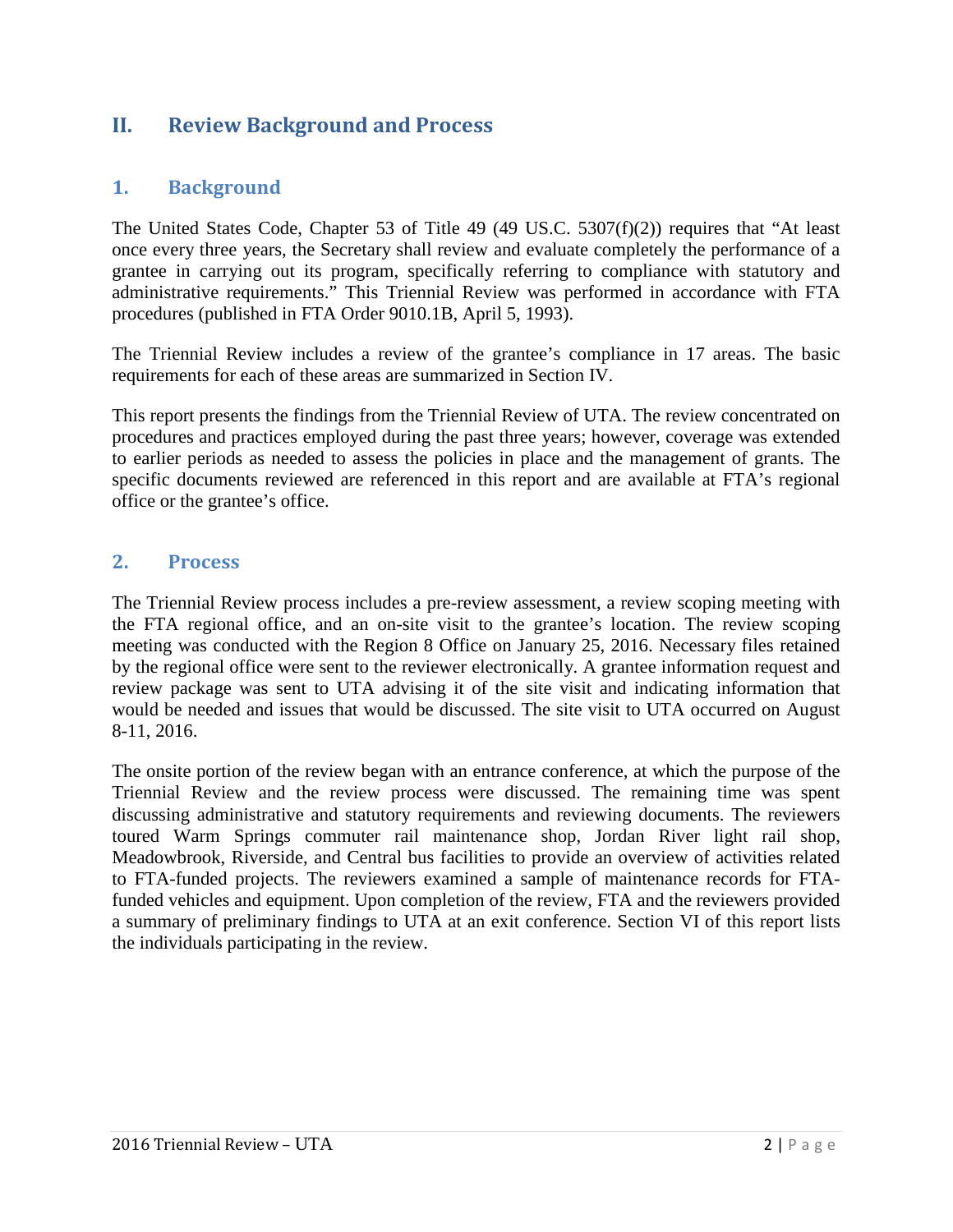#### <span id="page-6-0"></span>**3. Metrics**

The metrics used to evaluate whether a grantee is meeting the requirements for each of the areas reviewed are:

- *Not Deficient*: An area is considered not deficient if, during the review, no findings were noted with the grantee's implementation of the requirements.
- *Deficient*: An area is considered deficient if any of the requirements within the area reviewed were not met.
- *Not Applicable*: An area can be deemed not applicable if, after an initial assessment, the grantee does not conduct activities for which the requirements of the respective area would be applicable.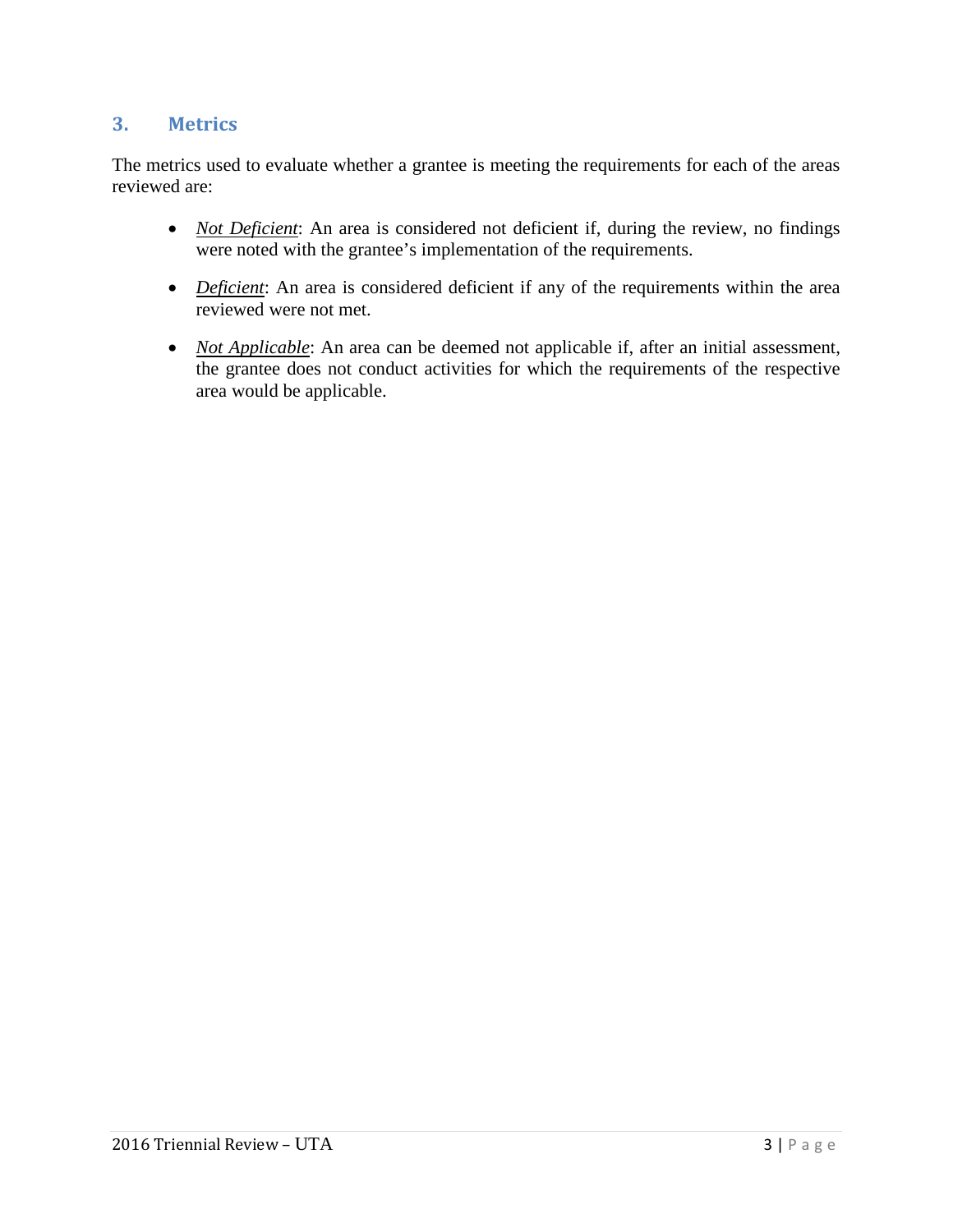## <span id="page-7-0"></span>**III. Grantee Description**

#### <span id="page-7-1"></span>**1. Organization**

Utah Transit Authority (UTA) was incorporated on March 3, 1970, under authority of the Utah Public Transit District Act of 1969, for the purpose of providing a public mass transportation system for Utah communities. The Authority is governed by a sixteen member Board of Trustees which is the legislative body of the Authority, and determines all questions of policy. Twelve members of the Board are appointed by each county, municipality or combination of municipalities which have been annexed to the Authority. The Board also includes members appointed by the State Transportation Commission, the Governor, the Speaker of the Utah State House of Representatives and the President of the State Senate.

The responsibility for the operation of the Authority is held by the President/CEO in accordance with the direction, goals, and policies of the Board of Trustees. The President/CEO has full responsibility for the acquisition, construction, maintenance, and operation of the facilities of UTA and for its business and administrative affairs.

UTA provides service in Box Elder, Davis, Salt Lake, Tooele, Utah, and Weber Counties. The population of its service area is 2,303,781.

#### <span id="page-7-2"></span>**2. Services**

UTA provides fixed-route and commuter bus service, vanpool and paratransit services, commuter and light rail operations. Bus and paratransit services are provided by a combination of direct and contracted operations. Vanpool service is directly operated. The active fleet comprises 313 federally funded and 262 locally funded buses, 104 locally funded paratransit vehicles, 104 federally funded and 429 locally funded vehicles for vanpool service. All bus services are operated seven days a week, with service from 4:05 am to 1:16 am weekdays, 5:45 am to 2:08 am Saturdays, and 6:45 am to 9:35 pm Sundays.

The light rail, known as Trax, comprises 56 stations along 39.4 miles, and utilizes 71 federally funded and 43 locally funded vehicles. Commuter rail, referred to as FrontRunner, has 16 stations along 87.7 miles, and operates with 36 federally funded and 33 locally funded vehicles. Light rail services, known as TRAX, operate seven days a week, from approximately 4:30 am to midnight weekdays, and approximately 5:20 am to 12:30 am Saturdays and Sundays. Commuter rail operates six days a week, with service from 4:23 am to 12:46 am weekdays and from 6:03 am to 2:08 am Saturdays.

The basic adult fare for local fixed-route bus is \$2.50. A reduced fare of \$1.25 is available at all hours to seniors, Medicare cardholders, and persons with disabilities. Various passes may be purchased, and higher fares are in effect for premium and express services.

Maintenance activities are performed at five bus garages: Central, Riverside and Meadowbrook in Salt Lake City, Mt. Ogden in Ogden, Utah, and Mt. Timpanogos in Orem, Utah. There are three rail service centers: Lovendahl in Midvale, Utah, Jordan River, and Warm Springs in Salt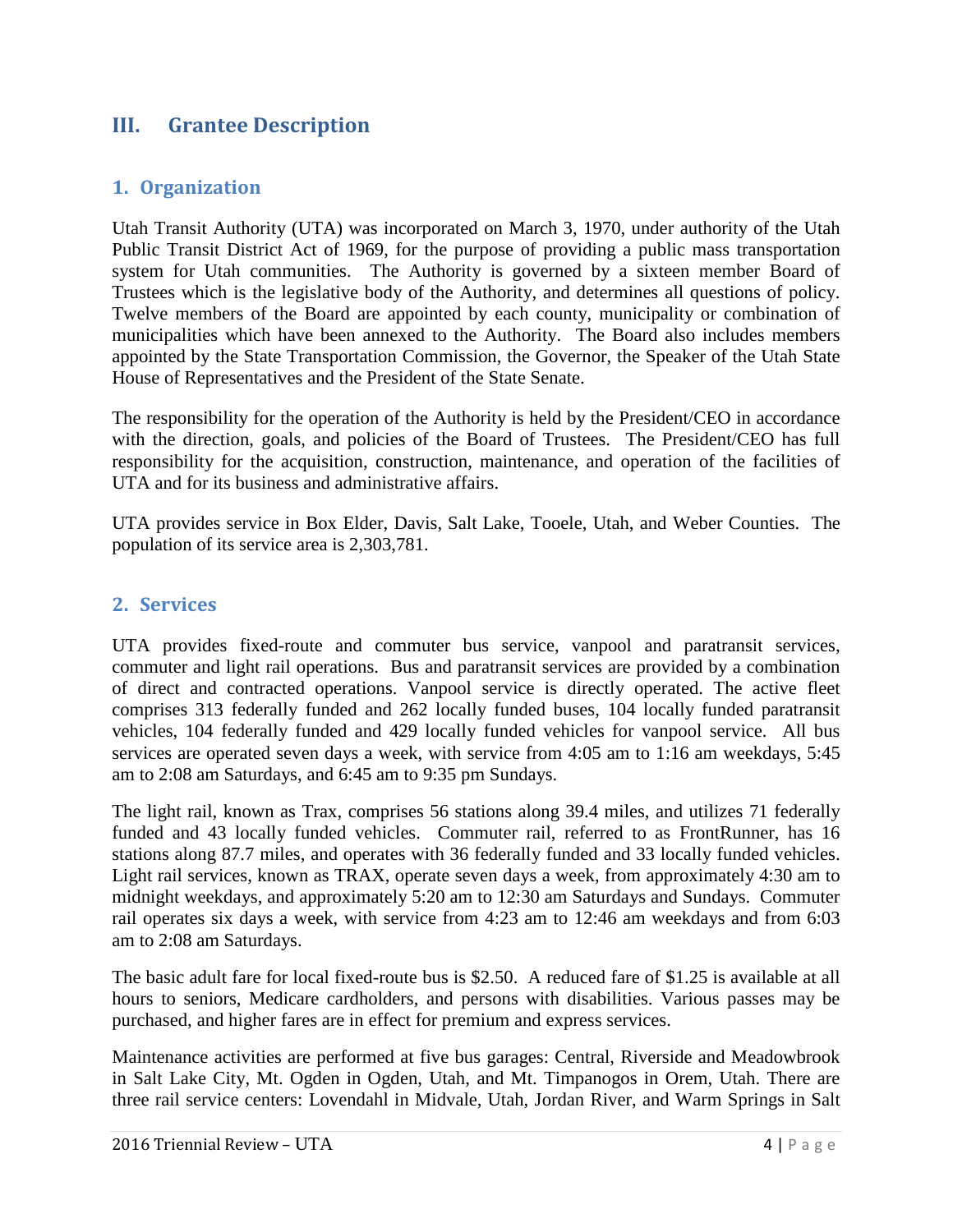Lake City. In addition, UTA operates several transit centers and intermodal hubs throughout the service area.

| <b>Operating</b><br><b>Statistic</b> | <b>Fixed-Route</b><br><b>Bus</b> | <b>Paratransit</b><br><b>Service</b> | <b>Light Rail</b> | <b>Commuter</b><br>Rail |
|--------------------------------------|----------------------------------|--------------------------------------|-------------------|-------------------------|
| Unlinked<br>Passengers               | 19,467,198                       | 133,165                              | 19,868,623        | 4,468,828               |
| <b>Revenue Hours</b>                 | 1,057,642                        | 64,067                               | 334,271           | 153,164                 |
| Operating<br>Expenses                | \$107,101,506                    | \$4,694,342                          | \$51,621,346      | \$43,094,542            |

UTA's National Transit Database Report for fiscal year 2014 provided the following financial and operating statistics for its fixed-route, paratransit and rail services:

## <span id="page-8-0"></span>**3. Grant and Project Activity**

Below is a list of UTA's open grants at the time of the review.

| Grant<br><b>Number</b> | Grant<br><b>Amount</b> | Year<br><b>Executed</b> | <b>Description</b>                       |
|------------------------|------------------------|-------------------------|------------------------------------------|
| UT-95-X003-01          | \$2,591,764            | 2009                    | Rideshare Vans/Operating/ITS/Rehab LRVs  |
| UT-95-X004-00          | 4,072,028              | 2010                    | Rideshare, Vans, Operating, Rehab LRVs   |
| UT-95-X005-01          | 2,079,060              | 2012                    | Rideshare, Vans, Operating, IT Equipment |
| UT-90-X071-00          | 41,588,702             | 2012                    | FY 2012 5307 formula funds allocations   |
| UT-90-X073-00          | 40,604,545             | 2013                    | FY13 5307 PM Planning ADA Secure Enhance |
| UT-03-0057-02          | 110,468,000            | 2012                    | Draper Light Rail Transit Project        |
| UT-03-0055-07          | 337,402,800            | 2012                    | Mid-Jordan LRT                           |
| UT-04-0025-02          | 800,000                | 2014                    | FY12 VTCLI Project (5309)                |
| UT-26-0007-02          | 100,000                | 2014                    | FY11 VTCLI Marketing (5312)              |
| UT-26-0008-02          | 100,000                | 2014                    | FY11 Tooele VTCLI Marketing (5312)       |
| UT-04-0026-02          | 354,460                | 2014                    | FY11 Tooele VTCLI Project (5309)         |
| UT-16-X006-01          | 1,159,485              | 2015                    | 5310 Large Urbanized Areas FY2013        |
| UT-03-0059-00          | 4,018,000              | 2015                    | PO BRT Prof Services, Utlitities, ROW    |
| UT-90-X077-01          | 45,067,852             | 2015                    | FY15 5307 PM Planning ADA Secure En      |
| UT-90-X075-00          | 40,810,152             | 2014                    | FY14 5307 PM Planning ADA Secure Enhance |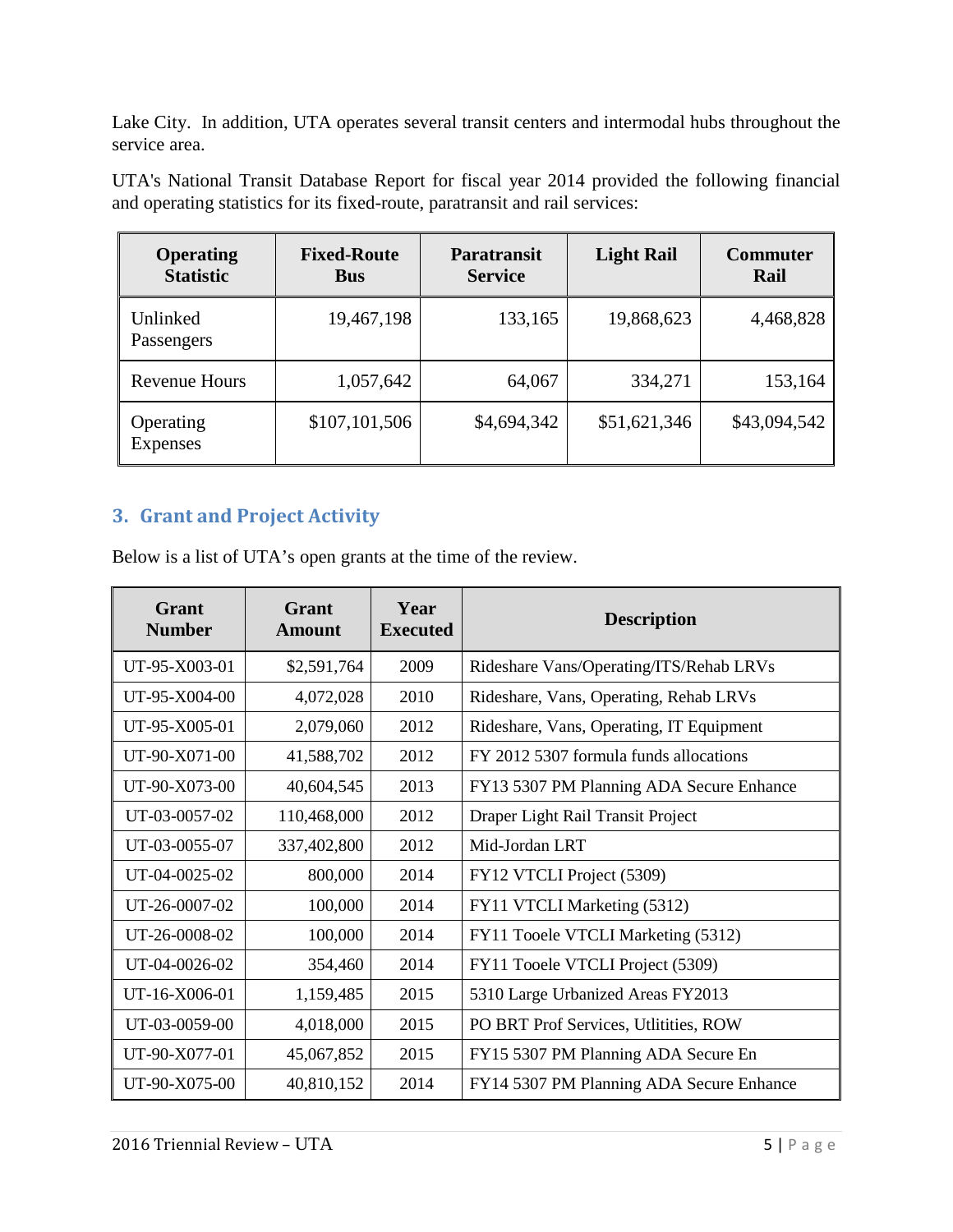In the past few years, UTA completed the following noteworthy projects:

In April 2013, the Airport Light Rail Transit Line opened. This is a 5.2 mile route in Salt Lake County connecting Salt Lake International Airport to downtown Salt Lake City. This project, constructed with local funds, provides a new gateway into the City, replacing the North Temple viaduct structure and offers a transit option for travelers to downtown Salt Lake City, and for airport employees.

In December 2013, the Sugar House Street Car project began operations. This is a single, embedded track approximately 2 miles long with seven stations in the Sugar House area of Salt Lake City and South Salt Lake City. The line is an east-west connector to the UTA Regional System at Central Station.

The Draper TRAX line opened in August 2013 and provides an extension of a fixed guideway light rail transit service in Salt Lake County. It is 3.8 miles long and includes three stations. It connects the communities of Sandy and Draper with the existing Sandy/Salt Lake TRAX line.

A new CNG fueling facility opened in December 2015, currently fueling the 47 natural gas buses in the fleet, but capable of serving many more as future bus acquisitions will be CNG fueled vehicles. The facility is located at the south end of UTA's FrontLines headquarters building.

UTA is currently implementing the following noteworthy projects:

Depot District Service Center, partially funded by an FTA grant, will be a new, state-of-the-art facility, which will initially accommodate 150 buses and can be expanded to accommodate 250 buses. The new Depot will replace the existing Central Bus Garage and be built south and immediately behind the UTA administration building.

Ogden Transit is a 5 mile rapid transit project from the Ogden Hub to Weber State University. An alternatives analysis was completed in July 2015, and the NEPA document preparation will advance as funding becomes available.

With the opening of the FrontRunner South Line, the cities of Sandy and South Jordan are looking for a circulator to connect the South Jordan FrontRunner Station to destinations within the cities. The Sandy circulator would connect the commuter rail station to the North/South TRAX station less than one mile away through a proposed redevelopment district. A study has been completed, and work will proceed as funding becomes available.

An alternatives analysis was completed in 2014 for a Davis-Salt Lake City Community Connector. The study team is a partnership among Salt Lake City, North Salt Lake, and Davis County. Pending additional MAP-21 guidance, the team will complete much of the environmental work using an existing grant. Project implementation would proceed if funding can be identified.

UTA plans to pursue the following noteworthy projects in the next three to five years:

Salt Lake City Airport has just launched a new airport reconstruction project that will eventually reconstruct the entire airport. As part of the project, the current airport station on the light rail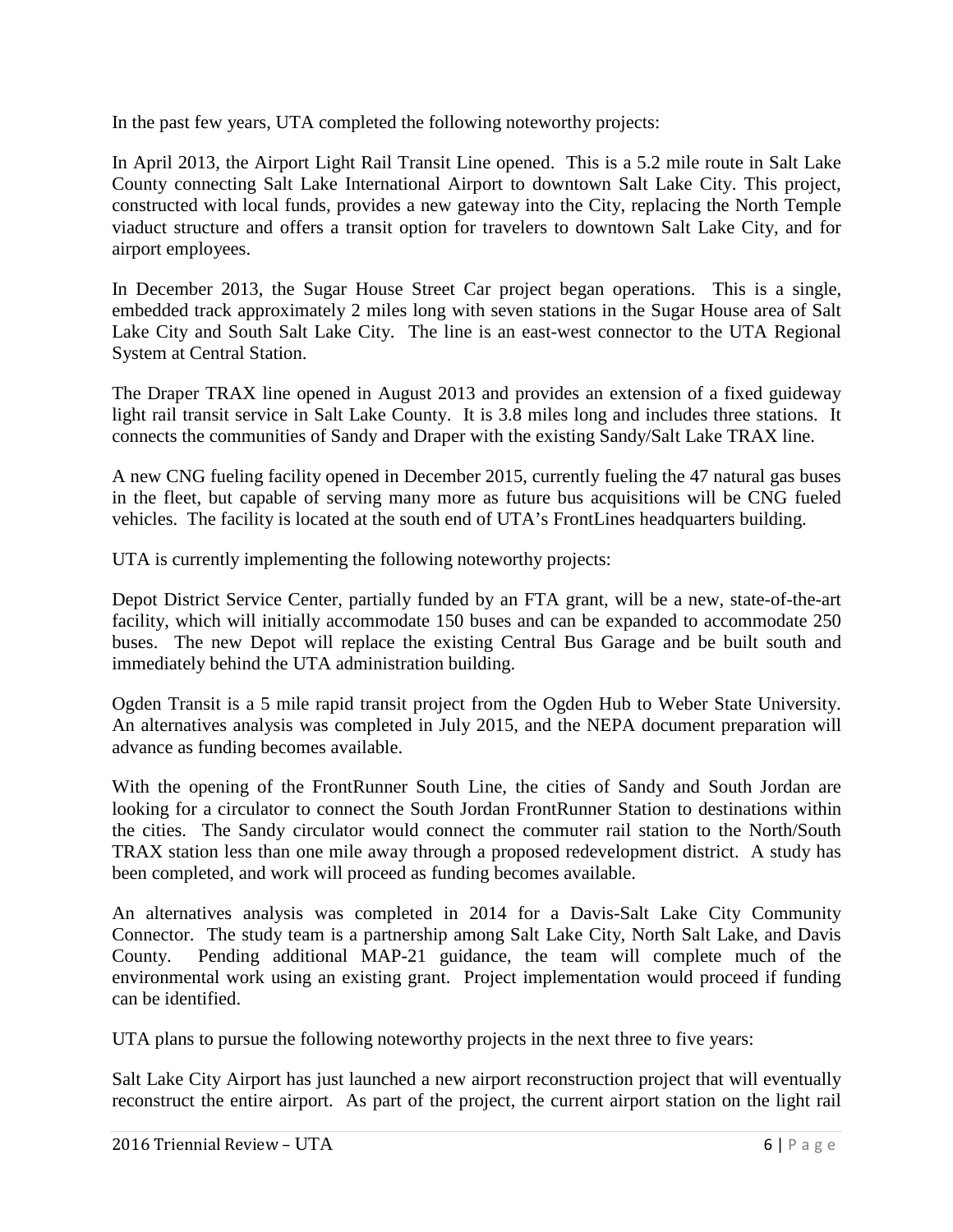route would be relocated and reconstructed, with the platform on the second level of the airport adjacent to the ticketing counter and security.

The Provo Orem Transportation Improvement Project, an 11 mile bus rapid transit project, is an important link between the two largest cities in Utah County. The project connects 2 UTA FrontRunner intermodal centers and services two universities, two shopping malls, downtown Provo and several business parks. Construction is anticipated to begin in 2016 and be completed in 2018.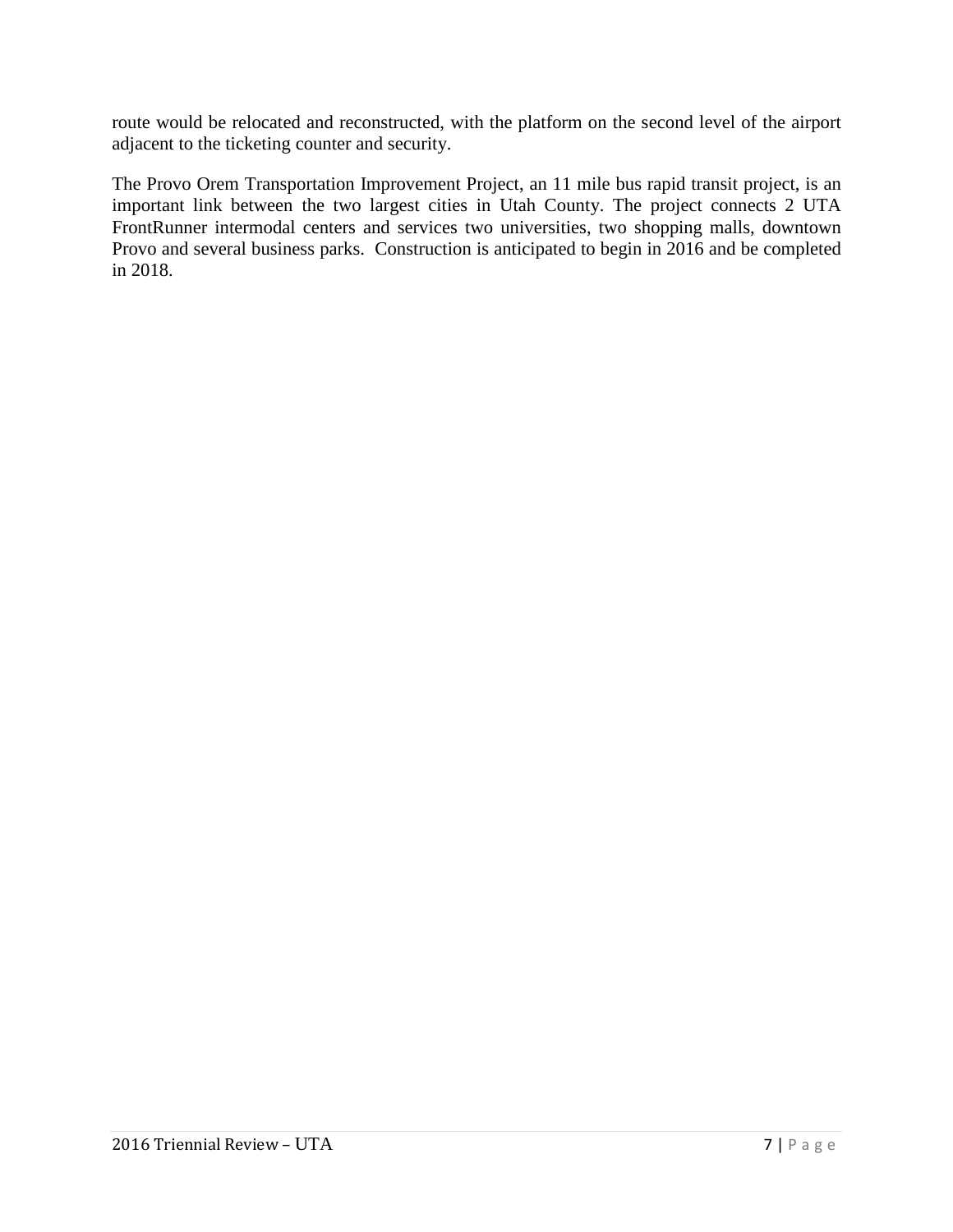## <span id="page-11-1"></span><span id="page-11-0"></span>**IV. Results of the Review**

#### **1. Financial Management and Capacity**

Basic Requirement: The grantee must demonstrate the ability to match and manage FTA grant funds, cover cost increases and operating deficits, cover maintenance and operational costs for FTA-funded facilities and equipment, and conduct and respond to applicable audits.

Finding: During this Triennial Review of UTA, no deficiencies were found with the FTA requirements for Financial Management and Capacity.

#### <span id="page-11-2"></span>**2. Technical Capacity**

Basic Requirement: The grantee must be able to implement FTA-funded projects in accordance with the grant application, FTA Master Agreement, and all applicable laws and regulations, using sound management practices.

Finding: During this Triennial Review of UTA, deficiencies were found with the FTA requirements for Technical Capacity. UTA has had considerable staff turnover in the past three years. It is transitioning from an agency focused on building new and expanded facilities, to an agency focused on operations and state of good repair. Its grants management procedures were last updated in 2012. Consequently, grants management activities are scattered throughout the organization with insufficient coordination among assigned staff. UTA's grants management procedures and practices need to be reviewed and better organized, and an updated procedure needs to be adopted that reflects an appropriate organization and staff responsibilities.

Corrective Action(s) and Schedule: By January 8, 2017, UTA should submit to FTA Region 8 a revised grants management procedure manual that results from a review, and reorganization if warranted, of existing practices. It should be updated according to current staff responsibilities. This should include an organization chart describing the various functional areas with grants management responsibilities, and a flow chart demonstrating the reporting relationships that will enable UTA to meet its requirements for compliance with FTA funding. It is recommended that the responsibility for meeting all FTA requirements be managed centrally.

Subsequent to the site visit, UTA submitted a revised grants management procedure, including an organization chart. This document describes relationships among departments and accountabilities for managing FTA requirements and reporting. UTA is urged to utilize this document and continue to strengthen these procedures in order to maintain compliance. This finding is considered closed.

#### <span id="page-11-3"></span>**3. Maintenance**

Basic Requirement: Grantees and subrecipients must keep federally funded vehicles, equipment and facilities in good operating condition. Grantees and subrecipients must keep Americans with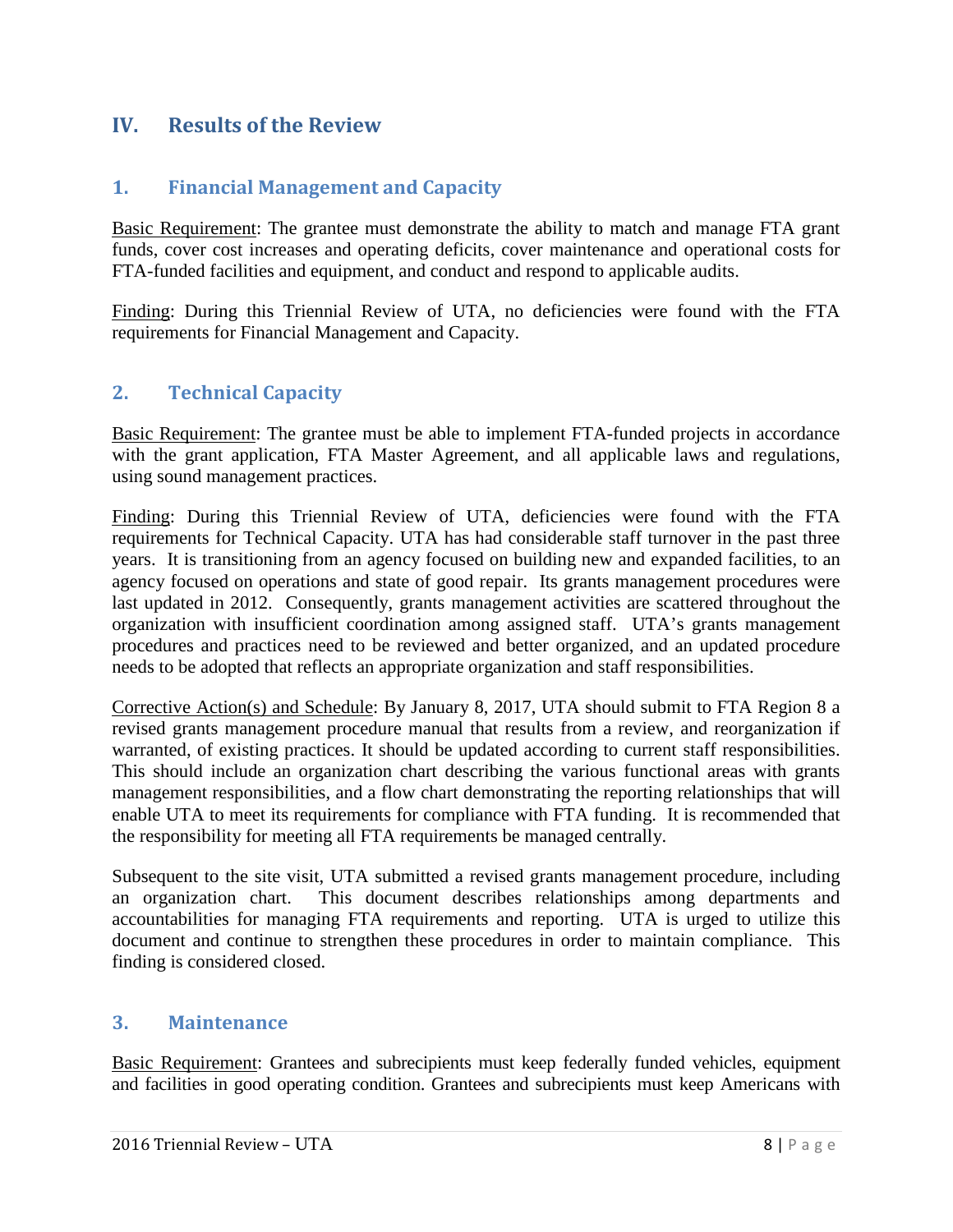Disabilities Act (ADA) accessibility features on all vehicles, equipment and facilities in good operating order.

Finding: During this Triennial Review of UTA, no deficiencies were found with the FTA requirements for Maintenance.

#### <span id="page-12-0"></span>**4. Americans with Disabilities Act**

Basic Requirement: Titles II and III of the ADA of 1990 provide that no entity shall discriminate against an individual with a disability in connection with the provision of transportation service. The law sets forth specific requirements for vehicle and facility accessibility and the provision of service, including complementary paratransit service.

Finding: During this Triennial Review of UTA, no deficiencies were found with the U.S. Department of Transportation (US DOT) requirements for ADA.

#### <span id="page-12-1"></span>**5. Title VI**

Basic Requirement: The grantee must ensure that no person shall, on the grounds of race, color, or national origin, be excluded from participating in, or be denied the benefits of, or be subject to discrimination under any program or activity receiving Federal financial assistance without regard to whether specific projects or services are federally funded. The grantee must ensure that federally supported transit services and related benefits are distributed in an equitable manner.

*Note:* The fiscal year 2016 Triennial Review covers a three-year period in which the FTA issued a revised circular for Title VI, which provided more information on how to comply and changed requirements for some grantees with populations over 200,000. FTA Circular 4702.1B became effective October 1, 2012. Title VI programs submitted to FTA after this date must comply with the requirements of this circular. The Triennial Review will look at compliance with the requirement of FTA Circular 4702.1A for the period prior to October 1, 2012, and compliance with the revised circular for activities after this date.

Finding: During this Triennial Review of UTA, no deficiencies were found with the FTA requirements for Title VI.

#### <span id="page-12-2"></span>**6. Procurement**

Basic Requirement: Grantees use their own procurement procedures that reflect applicable state and local laws and regulations, provided that the process ensures competitive procurement and the procedures conform to applicable Federal law, including 49 CFR Part 18, (repealed effective December 26, 2014), 2 CFR Part 1201, incorporating 2 CFR Part 200 (specifically Sections 200.317-200.326), and FTA Circular 4220.1F, "Third Party Contracting Guidance."

Finding: During this Triennial Review of UTA, no deficiencies were found with the FTA requirements for Procurement.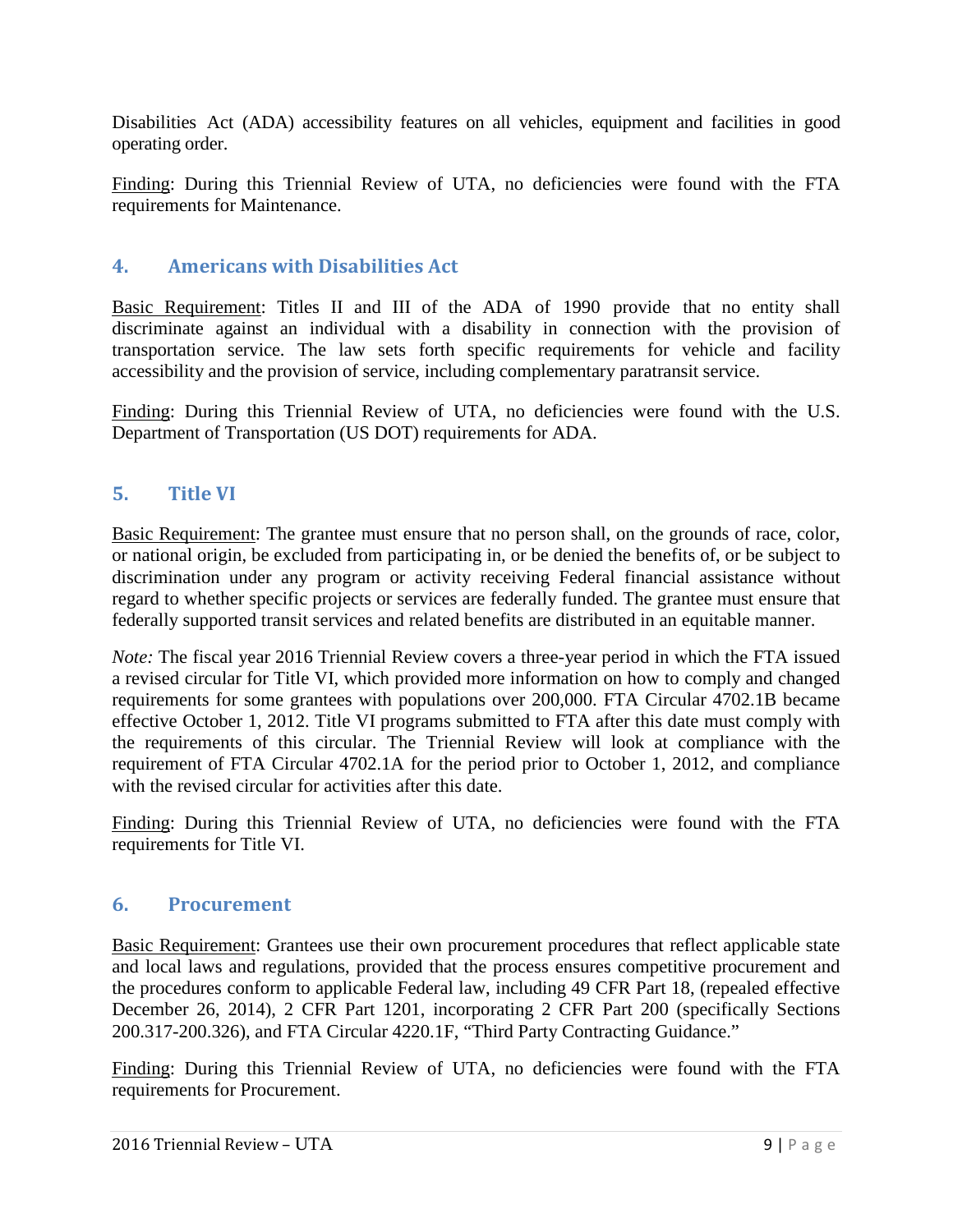### <span id="page-13-0"></span>**7. Disadvantaged Business Enterprise**

Basic Requirement: The grantee must comply with 49 CFR Part 26 to ensure nondiscrimination in the award and administration of US DOT-assisted contracts. Grantees also must create a level playing field on which DBEs can compete fairly for US DOT-assisted contracts.

Finding: During this Triennial Review of UTA, no deficiencies were found with the US DOT requirements for DBE.

#### <span id="page-13-1"></span>**8. Legal**

Basic Requirement: The grantee must be eligible and authorized under state and local law to request, receive, and dispense FTA funds and to execute and administer FTA-funded projects. Grantees must comply with Restrictions on Lobbying requirements.

Finding: During this Triennial Review of UTA, no deficiencies were found with the FTA requirements for Legal.

#### <span id="page-13-2"></span>**9. Satisfactory Continuing Control**

Basic Requirement: The grantee must ensure that FTA-funded property will remain available to be used for its originally authorized purpose throughout its useful life until disposition.

Finding: During this Triennial Review of UTA, deficiencies were found with the FTA requirements for Satisfactory Continuing Control. Equipment records provided by UTA, some from the Finance department asset management system, and some from the various maintenance shop records, were not adequately reconciled and thus resulted in differing information. While an inventory was conducted during the past two years, there is not a procedure to assure that a regular biannual inventory of FTA funded assets will be conducted and asset management records will be reconciled. In reviewing vehicle records, bus garages were recording assets as "inactive," an ambiguous category that allowed fully depreciated buses to be out of service without a clear plan for disposal. When including those "inactive" vehicles with the active fixed route fleet, the spare ratio for the fixed route fleet is in excess of 20%. There were additional vehicles categorized as for disposal or for contingency.

The rail fleet management plans (RFMP) were reviewed to identify status of rail vehicles. The RFMP for the commuter rail service was prepared in 2008, and although the plan indicates it would be updated annually, it has not been updated to reflect current operations and plans.

Corrective Actions and Schedule: By January 8, 2017, UTA should submit to FTA Region 8 a written policy for a biannual inventory of federally funded assets. It should include procedures for reconciling the physical inventory to the asset management system.

By January 8, 2017, UTA should submit to FTA Region 8 a plan that describes the active bus fleet, and identifies vehicles slated for disposal along with planned time frames. It should identify peak needs and calculate the spare ratio according to FTA definition. If the spare ratio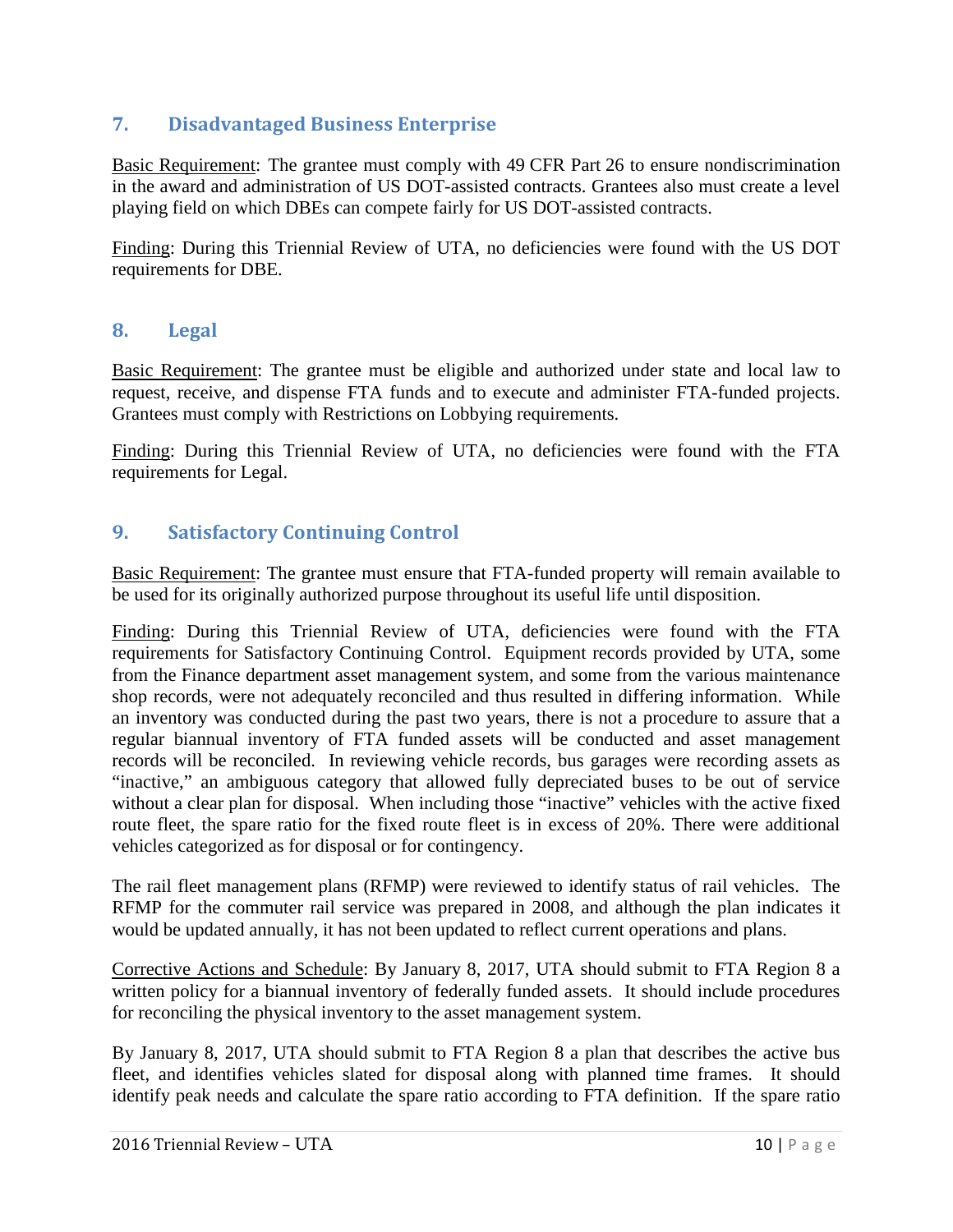exceeds 20%, UTA needs to provide a justification, or a plan of action that will bring the spare ratio back to 20%. UTA did submit a contingency plan for those vehicles that have exceeded their useful life, but will be retained for emergency use. That plan needs to be updated and submitted to FTA Region 8 to confirm that the vehicles identified as contingency reflect current status.

By January 8, 2017, UTA should submit to FTA Region 8 revised and updated RFMPs that reflect the current fleet of vehicles, organization and staffing. Any plans for acquisition, major overhaul or disposal should be included.

Subsequent to the site visit, UTA submitted updated fleet management plans for its commuter rail and light rail systems. These documents are acceptable to close the finding. UTA is urged to adhere to its stated goal of periodic review of the documents and revising as appropriate.

## <span id="page-14-0"></span>**10. Planning/Program of Projects**

Basic Requirement: The grantee must participate in the transportation planning process in accordance with FTA, Moving Ahead for Progress in the  $21<sup>st</sup>$  Century, and the metropolitan and statewide planning regulations. Each recipient of a Section 5307 grant shall develop, publish, afford an opportunity for a public hearing on, and submit for approval, a program of projects (POP).

Finding: During this Triennial Review of UTA, no deficiencies were found with the FTA requirements for Planning/POP.

## <span id="page-14-1"></span>**11. Public Comment on Fare Increases and Major Service Reductions**

Basic Requirement: Section 5307 grantees are expected to have a written, locally developed process for soliciting and considering public comment before raising a fare or carrying out a major transportation service reduction.

Finding: During this Triennial Review of UTA, no deficiencies were found with the FTA requirements for Public Comment on Fare Increases and Major Service Reductions.

#### <span id="page-14-2"></span>**12. Half Fare**

Basic Requirement: For fixed-route service supported with Section 5307 assistance, fares charged seniors, persons with disabilities, or an individual presenting a Medicare card during off peak hours will not be more than one half the peak hour fares.

Finding: During this Triennial Review of UTA, no deficiencies were found with the FTA requirements for Half Fare.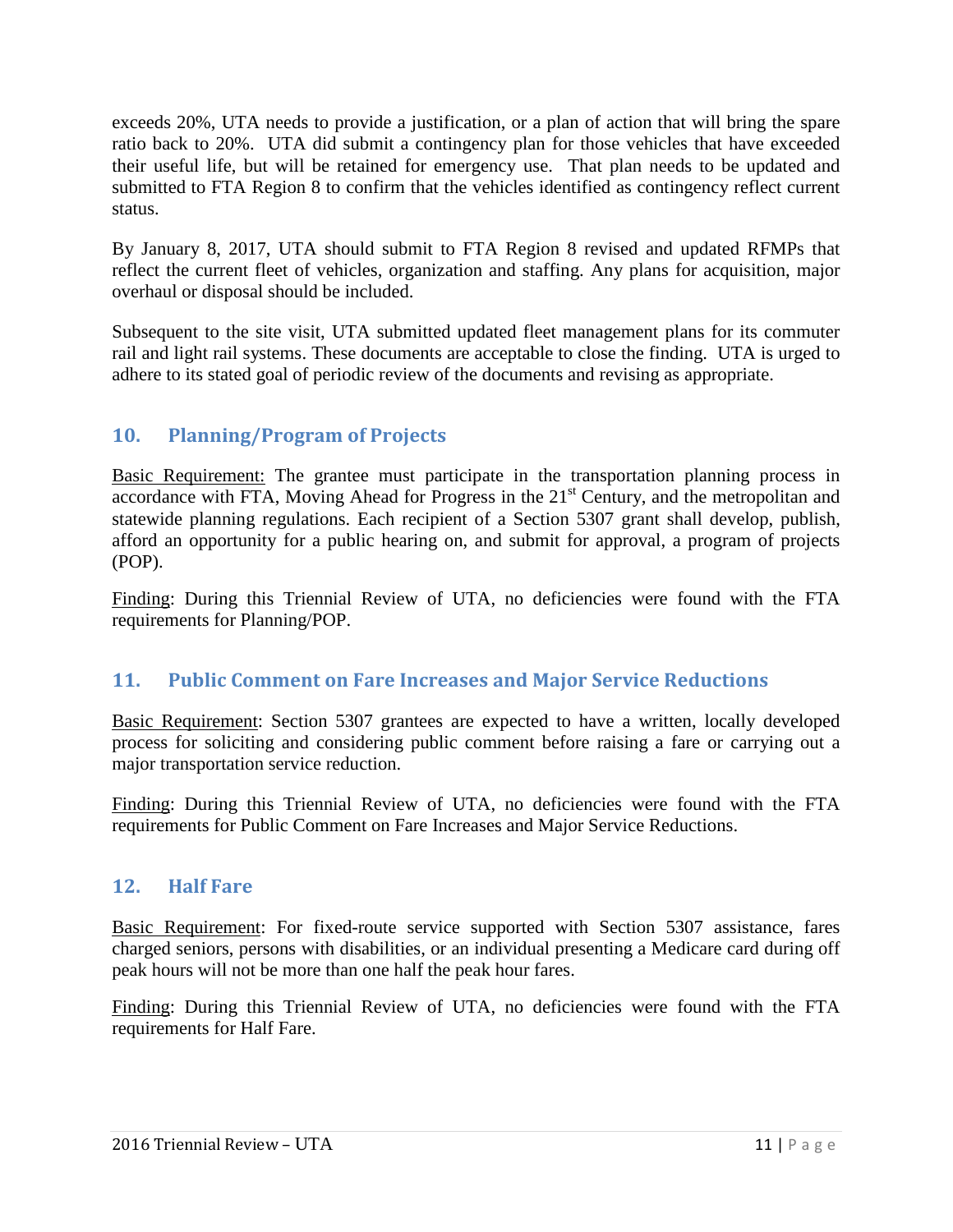#### <span id="page-15-0"></span>**13. Charter Bus**

Basic Requirement: Grantees are prohibited from using federally funded equipment and facilities to provide charter service if a registered private charter operator expresses interest in providing the service. Grantees are allowed to operate community based charter services excepted under the regulations.

Finding: During this Triennial Review of UTA, no deficiencies were found with the FTA requirements for Charter Bus.

#### <span id="page-15-1"></span>**14. School Bus**

Basic Requirement: Grantees are prohibited from providing exclusive school bus service unless the service qualifies and is approved by the FTA Administrator under an allowable exemption. Federally funded equipment or facilities cannot be used to provide exclusive school bus service. School tripper service that operates and looks like all other regular service is allowed.

Finding: During this Triennial Review of UTA, no deficiencies were found with the FTA requirements for School Bus.

#### <span id="page-15-2"></span>**15. Security**

Basic Requirement: As recipients of Section 5307 funds, grantees must annually certify that they are spending at least one percent of such funds for transit security projects or that such expenditures for security systems are not necessary.

Finding: During this Triennial Review of UTA, no deficiencies were found with the FTA requirements for Security.

#### <span id="page-15-3"></span>**16. Drug Free Workplace and Drug and Alcohol Program**

Basic Requirement: Grantees are required to maintain a drug-free workplace for all grant-related employees and to have an ongoing drug-free awareness program. Grantees receiving Section 5307, 5309, 5311 or 5339 funds that have safety-sensitive employees must have a drug and alcohol testing program in place for such employees.

Finding: During this Triennial Review of UTA, no deficiencies were found with the FTA requirements for Drug-Free Workplace and Drug and Alcohol Program.

#### <span id="page-15-4"></span>**17. Equal Employment Opportunity**

Basic Requirement: The grantee must ensure that no person in the United States shall on the grounds of race, color, religion, national origin, sex, age, or disability be excluded from participating in, or denied the benefits of, or be subject to discrimination in employment under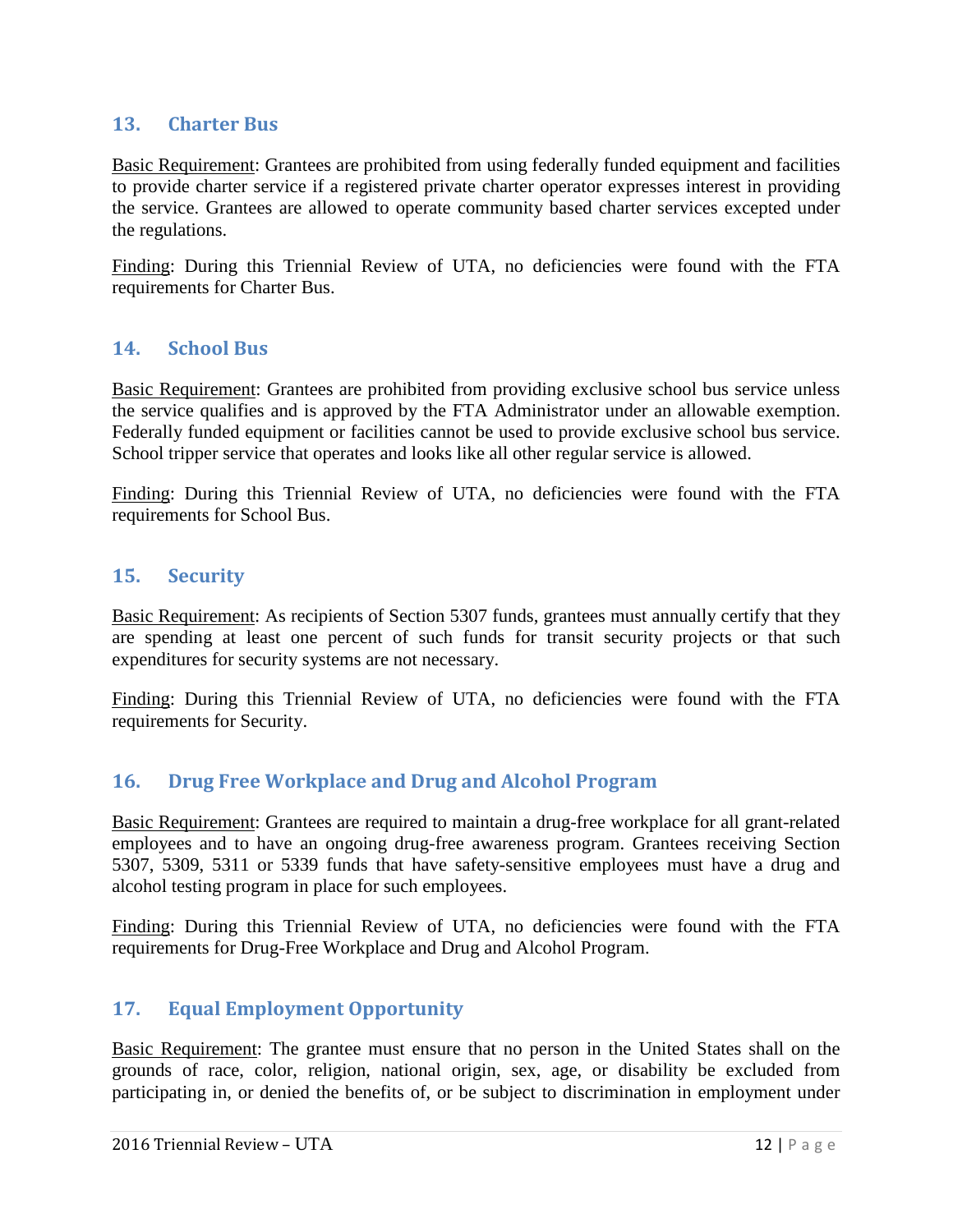any project, program, or activity receiving Federal financial assistance under the Federal transit laws. (Note: Equal Employment Opportunity Commission's regulation only identifies/recognizes religion and not creed as one of the protected groups.)

Finding: During this Triennial Review of UTA, no deficiencies were found with the FTA requirements for Equal Employment Opportunity (EEO).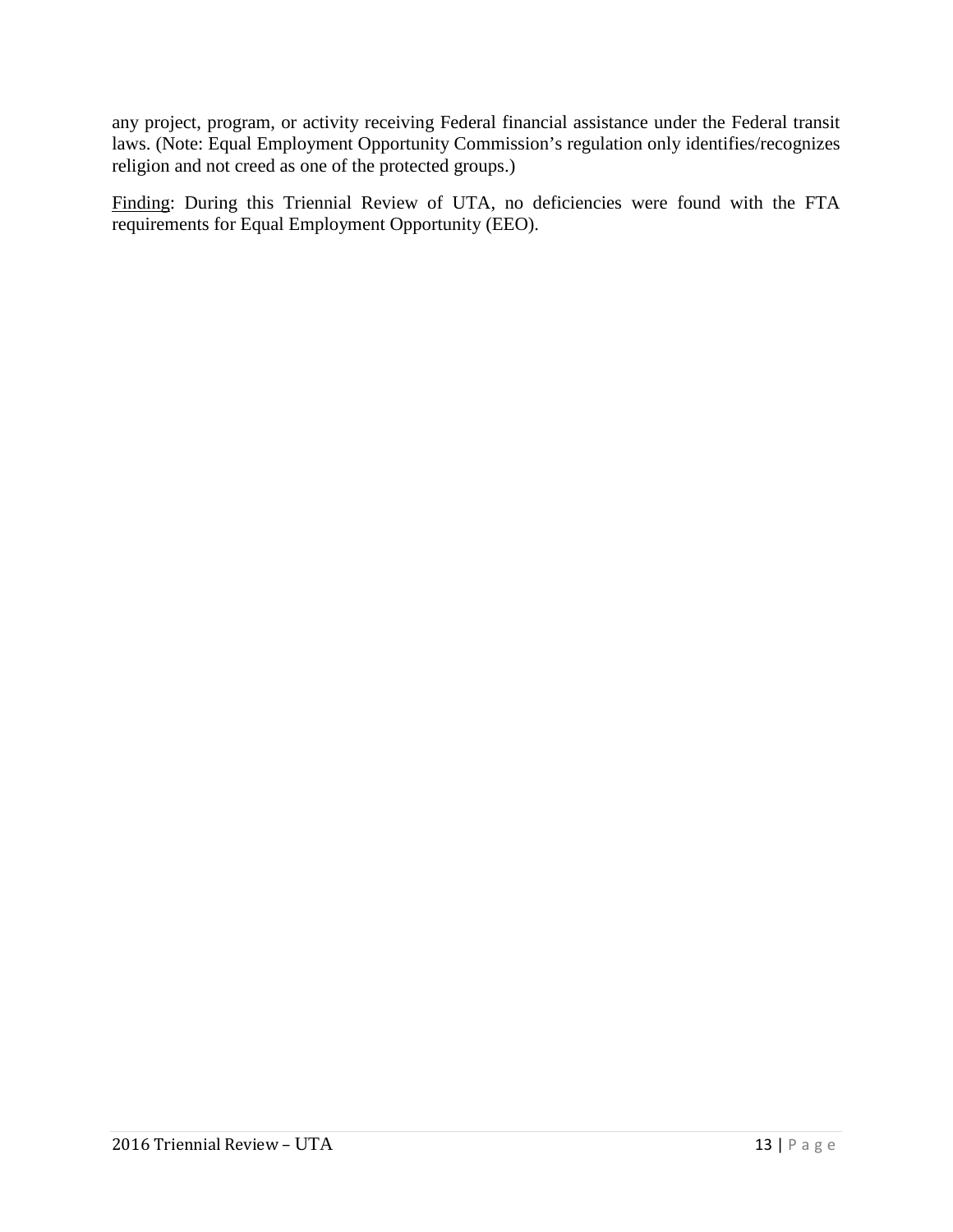# <span id="page-17-0"></span>**V. Summary of Findings**

| <b>Review Area</b> |                                         | <b>Finding</b> | <b>Deficiency</b>                          | <b>Corrective Action</b>                                                                                                                                                                                                                                                                                                                                       | <b>Response</b><br>Date | Date<br><b>Closed</b> |
|--------------------|-----------------------------------------|----------------|--------------------------------------------|----------------------------------------------------------------------------------------------------------------------------------------------------------------------------------------------------------------------------------------------------------------------------------------------------------------------------------------------------------------|-------------------------|-----------------------|
| 1.                 | Financial<br>Management<br>and Capacity | ND             |                                            |                                                                                                                                                                                                                                                                                                                                                                |                         |                       |
| 2.                 | Technical<br>Capacity                   | 365            | Inadequate grants<br>management procedures | Reexamine grants management practices<br>and procedures and update the grants<br>management manual<br>Centralize grants management activities<br>organizationally, and prepare an                                                                                                                                                                              | 1/8/17                  | 9/21/16               |
|                    |                                         |                |                                            | organization chart describing various<br>functional areas with grants management<br>responsibilities                                                                                                                                                                                                                                                           |                         |                       |
|                    |                                         |                |                                            | Prepare a flow chart demonstrating the<br>relationships and reporting<br>responsibilities for grants management<br>activities                                                                                                                                                                                                                                  |                         |                       |
| 3.                 | Maintenance                             | ND             |                                            |                                                                                                                                                                                                                                                                                                                                                                |                         |                       |
| 4.                 | <b>ADA</b>                              | ND             |                                            |                                                                                                                                                                                                                                                                                                                                                                |                         |                       |
| 5.                 | Title VI                                | ND             |                                            |                                                                                                                                                                                                                                                                                                                                                                |                         |                       |
| 6.                 | Procurement                             | ND             |                                            |                                                                                                                                                                                                                                                                                                                                                                |                         |                       |
| 7.                 | <b>DBE</b>                              | ND             |                                            |                                                                                                                                                                                                                                                                                                                                                                |                         |                       |
| 8.                 | Legal                                   | ND             |                                            |                                                                                                                                                                                                                                                                                                                                                                |                         |                       |
| 9.                 | Satisfactory<br>Continuing<br>Control   | 58             | Inadequate equipment<br>records            | Provide an inventory policy that assures<br>at least biannual inventory of FTA assets<br>and describes the procedures                                                                                                                                                                                                                                          | 1/8/17                  |                       |
|                    |                                         |                |                                            | Provide a reconciliation of fleet<br>information for all FTA funded bus and<br>rail vehicles to the asset management data<br>base                                                                                                                                                                                                                              |                         |                       |
|                    |                                         | 161            | Excessive fixed-route<br>bus spare ratio   | Provide a description of the active fleet,<br>and vehicles identified for disposal along<br>with probable timeframes. Update the<br>contingency plan to verify that vehicles<br>included as contingency are current and<br>accurately identified. Provide a plan to<br>bring the spare ratio to 20%, or a<br>justification for exceeding the 20%<br>threshold. | 1/8/17                  |                       |
|                    |                                         | 196            | Rail fleet management<br>plan out of date  | The current commuter RFMP was<br>updated 4/25/08. Update the plan to<br>include current description of the system,<br>peak requirements, maintenance/overhaul<br>program and spare ratio justification.<br>Describe plans for disposals or<br>acquisition. A similar plan for light rail<br>should be provided                                                 | 1/8/17                  | 9/21/16               |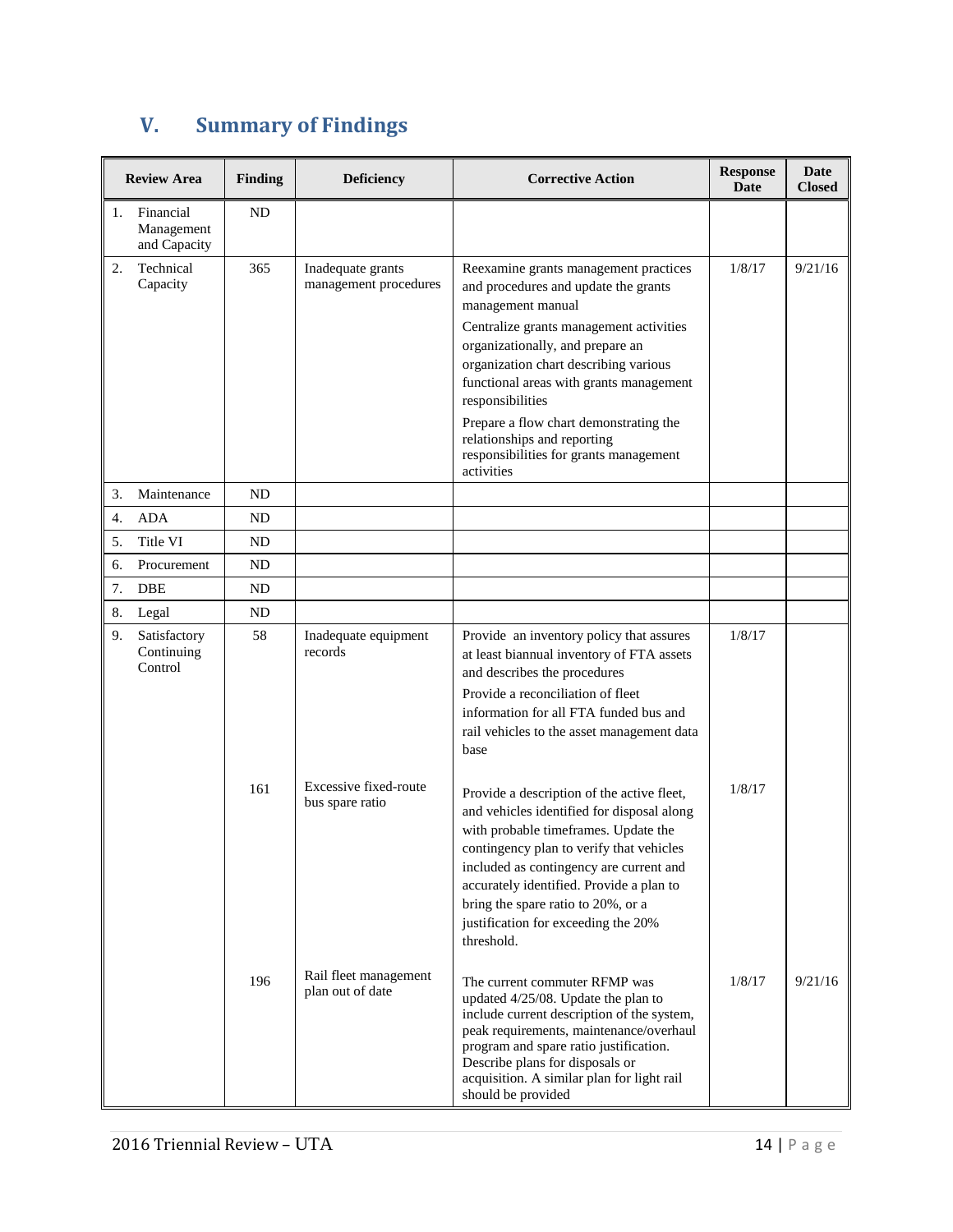| <b>Review Area</b>                                                                  | <b>Finding</b> | <b>Deficiency</b> | <b>Corrective Action</b> | <b>Response</b><br><b>Date</b> | <b>Date</b><br><b>Closed</b> |
|-------------------------------------------------------------------------------------|----------------|-------------------|--------------------------|--------------------------------|------------------------------|
| 10. Planning/<br>POP                                                                | ND             |                   |                          |                                |                              |
| 11. Public<br>Comment on<br>Fare<br>Increases and<br>Major<br>Service<br>Reductions | ND             |                   |                          |                                |                              |
| 12. Half Fare                                                                       | ND             |                   |                          |                                |                              |
| 13. Charter Bus                                                                     | ND             |                   |                          |                                |                              |
| 14. School Bus                                                                      | ND             |                   |                          |                                |                              |
| 15. Security                                                                        | ND             |                   |                          |                                |                              |
| 16. Drug-Free<br>Workplace/<br>Drug and<br>Alcohol<br>Program                       | ND             |                   |                          |                                |                              |
| 17. EEO                                                                             | ND             |                   |                          |                                |                              |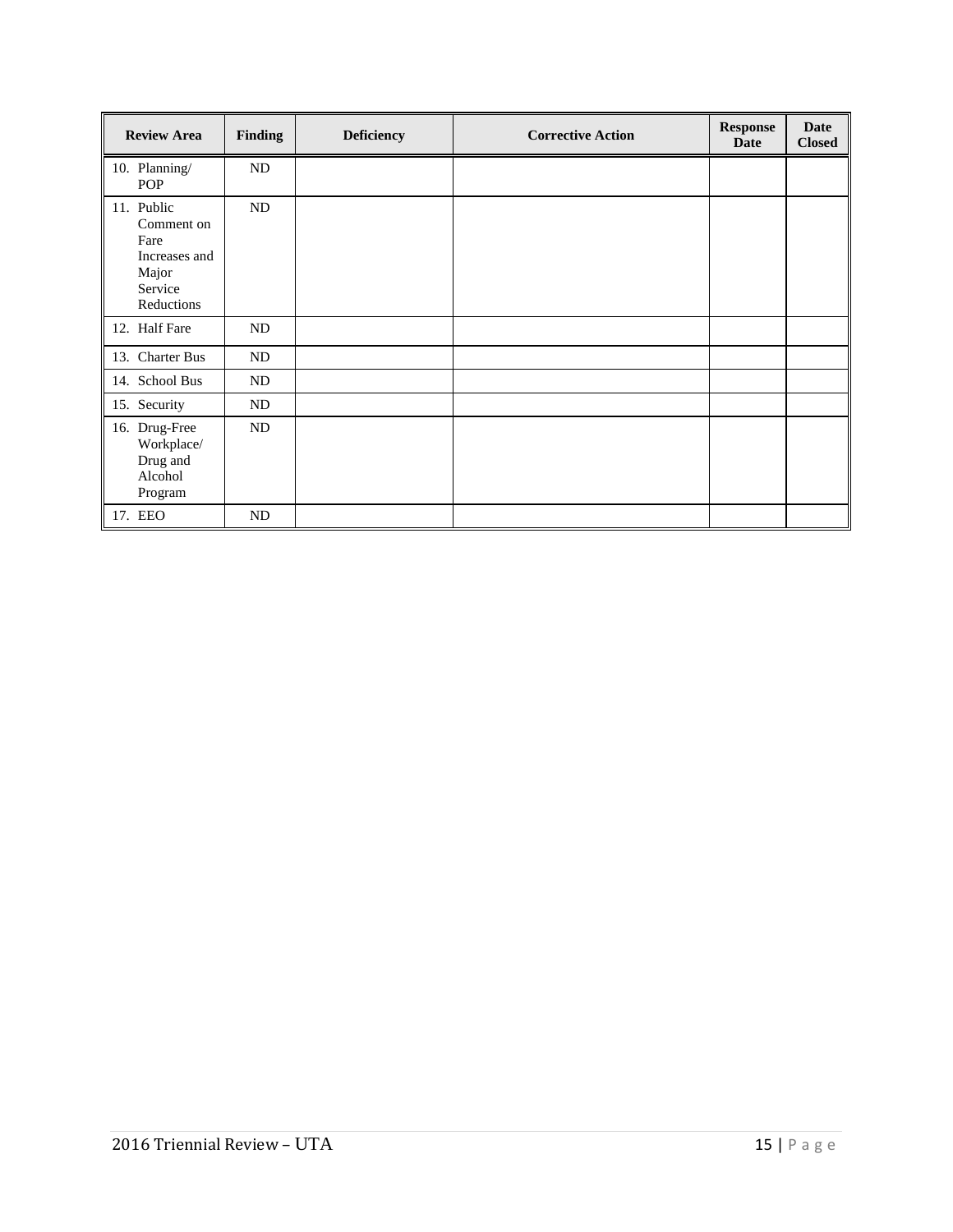# <span id="page-19-0"></span>**VI. Attendees**

| <b>Name</b>           | <b>Title</b>                                    | <b>Phone Number</b> | <b>E-mail Address</b>  |  |  |  |  |
|-----------------------|-------------------------------------------------|---------------------|------------------------|--|--|--|--|
| <b>UTA</b>            |                                                 |                     |                        |  |  |  |  |
| Jerry Benson          | Interim President/CEO                           | 801-287 2318        | jbenson@rideuta.com    |  |  |  |  |
| <b>Steve Meyer</b>    | <b>Chief Development Officer</b>                | 801 236 4700        | smeyer@rideuta.com     |  |  |  |  |
| Mary DeLoretto        | Sr. Program Manager                             | 801 741 8808        | mdeloretto@rideuta.com |  |  |  |  |
| <b>Matt Sibel</b>     | Chief Planning Officer                          | 801 649 7308        | msibel@rideuta.com     |  |  |  |  |
| Danyce Steck          | Comptroller                                     | 801 287 2380        | dsteck@rideuta.com     |  |  |  |  |
| Cheryl Beveridge      | G. M. Special Services                          | 801 287 5350        | cbeveridge@rideuta.com |  |  |  |  |
| <b>Eddy Cumins</b>    | MOBU, RGM                                       | 801 819 8943        | dcumins@rideuta.com    |  |  |  |  |
| <b>Bruce Cardon</b>   | <b>FrontRunner CRGM</b>                         | 801 510 4225        | bcardon@rideuta.com    |  |  |  |  |
| Dave Goeres           | Chief Safety and Security<br>Officer            | 801 635 8681        | dgoeres@rideuta.com    |  |  |  |  |
| <b>Bob Biles</b>      | <b>CFO</b>                                      | 801 287 3367        | rbiles@rideuta.com     |  |  |  |  |
| <b>Troy Hamilton</b>  | <b>Strategic Sourcing Specialist</b>            | 801 287 2321        | thamilton@rideuta.com  |  |  |  |  |
| Pat Postell           | Sr. Contract and Grant<br>Admin.                | 801 287 3060        | ppostell@rideuta.com   |  |  |  |  |
| Jolene Higgins        | Sr. Contract and Grant<br>Admin.                | 801 287 1925        | jhiggins@rideuta.com   |  |  |  |  |
| <b>Teresa Pickett</b> | Sr. Contract and Grant<br>Admin.                | 801 236 4754        | tpickett@rideuta.com   |  |  |  |  |
| Amanda Burton         | <b>Contract Buyer</b>                           | 801 287 3320        | aburton@rideuta.com    |  |  |  |  |
| <b>Trent Blair</b>    | <b>Contract Buyer</b>                           | 801 287 3052        | tblair@rideuta.com     |  |  |  |  |
| Janalee Hansen        | <b>Procurement Manager</b>                      | 801 287 2395        | jhansen@rideuta.com    |  |  |  |  |
| Jonathan Yip          | Mgr., Operations Analysis<br>and Planning       | 801 287 2356        | jyip@rideuta.com       |  |  |  |  |
| Derrick Sorensen      | Mgr., Property Acquisitions<br>and Dispositions | 801 237 1914        | dsorensen@rideuta.com  |  |  |  |  |
| Mailia Lauto'o        | Mgr. Property Admin.                            | 801 237 1995        | mlautoo@rideuta.com    |  |  |  |  |
| <b>Jesse Rogers</b>   | Vehicle Procurement Admin.                      | 801 287 4674        | jerogers@rideuta.com   |  |  |  |  |
| Erika Shubin          | PR/Marketing Manager                            | 801 287 2270        | eshubin@rideuta.com    |  |  |  |  |
| Cindy Medford         | CS Manager                                      | 801 287 3211        | cmedford@rideuta.com   |  |  |  |  |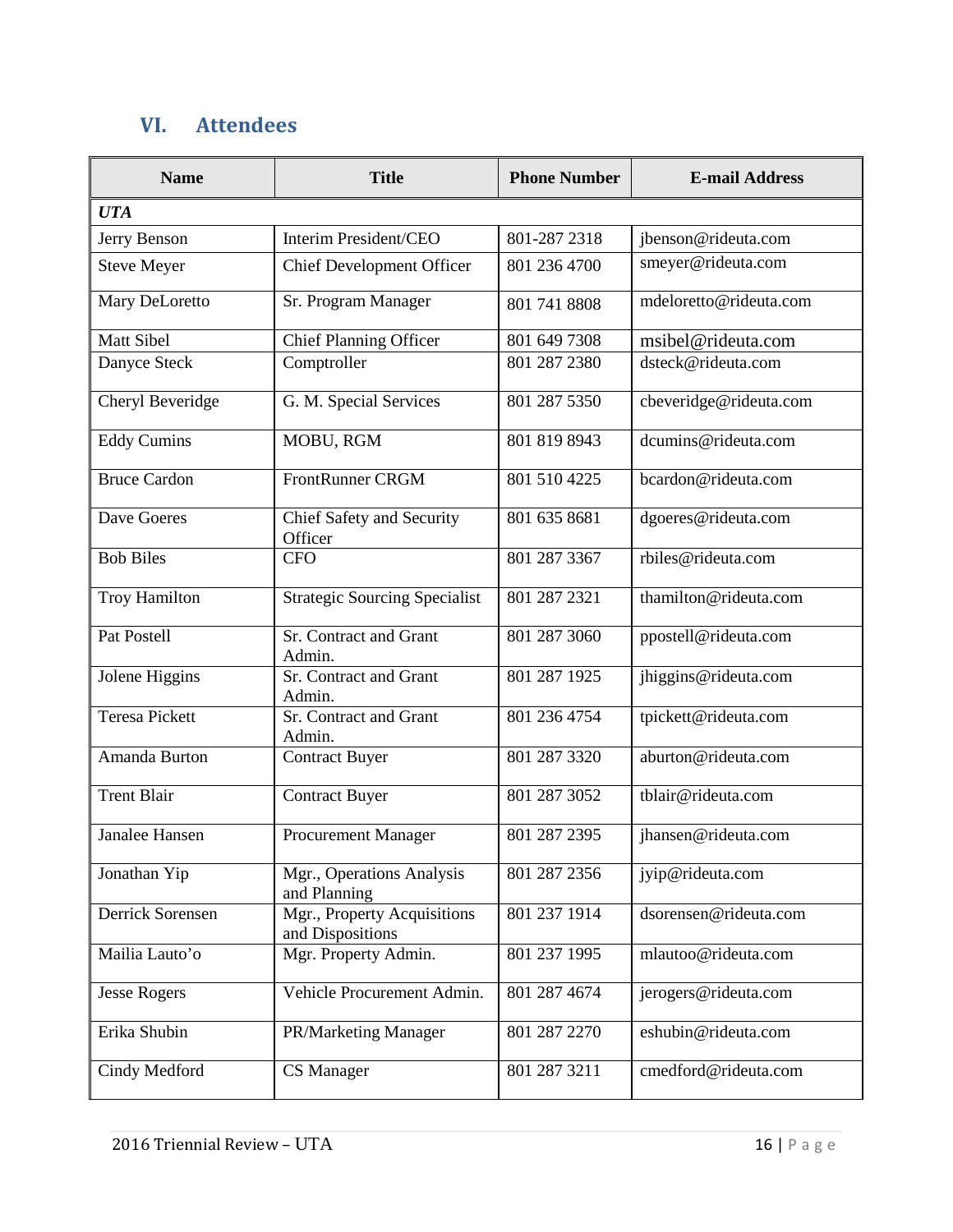| <b>Brad Armstrong</b> | Sr. Mgr., Financial Analysis                        | 801 287 2122 | barmstrong@rideuta.com |
|-----------------------|-----------------------------------------------------|--------------|------------------------|
| Stan De Jong          | Sr. Mgr., Finance and<br>Planning                   | 801 287 2338 | sdejong@rideuta.com    |
| Mike Jackman          | Maintenance Tech Support<br>Supervisor              | 801 287 3027 | mjackman@rideuta.com   |
| Fred Eugum            | <b>FrontRunner Manager</b>                          | 801 243 9185 | feugum@rideuta.com     |
| <b>Jams Baxter</b>    | Manager, Maintenance<br>Admin.                      | 801 287 3076 | jbaxter@rideuta.com    |
| <b>Todd Mills</b>     | <b>Supply Chain Manager</b>                         | 801 287 3015 | tmills@rideuta.com     |
| <b>Bryan Steele</b>   | <b>Assistant Comptroller</b>                        | 801 287 2392 | bsteele@rideuta.com    |
| Paul Edwards          | Sr. Program Manager                                 | 801 237 1909 | pedwards@rideuta.com   |
| <b>Todd Provost</b>   | GM, Light Rail                                      | 810 257 1908 | tprovost@rideuta.com   |
| <b>Trey Ostby</b>     | Manager of Security                                 | 307 220 2837 | tostby@rideuta.com     |
| R. Fred Ross          | Police Chief                                        | 801 287 2601 | fross@rideuta.com      |
| John Zastowney        | FrontRunner Business and<br><b>Quality Analyst</b>  | 801 287 5447 | jzastowney@rideuta.com |
| Alma Haskell          | Grants Development Admin.                           | 801 741 8813 | ahaskell@rideuta.com   |
| Gregg Larsen          | <b>Capital Development Project</b><br>Controls      | 801 237 1924 | glarsen@rideuta.com    |
| <b>Tracy Young</b>    | Grant Development Admin.                            | 801 287 3220 | tyoung@rideuta.com     |
| Cherissa Alldredge    | <b>ADA Compliance Officer</b>                       | 801 287 3536 | calldredge@rideuta.com |
| Kenya Fail            | <b>Civil Rights Compliance</b><br>Manager           | 801 287 3535 | kfail@rideuta.com      |
| <b>Bob Leonard</b>    | <b>HR</b> Manager                                   | 801 287 2341 | rleonard@rideuta.com   |
| Tory Bair             | Drug and Alcohol Program<br>Administrator           | 801 856 0589 | tbair@rideuta.com      |
| Lisa Bohman           | Senior Corporate Counsel                            | 801 287 2330 | lbohman@rideuta.com    |
| <b>Holly Mahoney</b>  | <b>Coordinated Mobility Grants</b><br>Administrator | 801 237 1994 | hmahoney@rideuta.com   |
| Ryan Taylor           | Coordinated Mobility Mgr.                           | 801 287 2399 | rtaylor@rideuta.com    |
| Rob Harper            | Asst. Mgr., Light Rail<br>Vehicle Maintenance       | 801 699 7845 | rharper@rideuta.com    |
| Teresa Jessen         | Asst., Mgr., Light Rail<br>Vehicle Maintenance      | 801 389 6981 | tjessen@rideuta.com    |
| <b>James Brooks</b>   | Manager, Light Rail Vehicle<br>Maintenance          | 801 330 0615 | jbrooks@rideuta.com    |